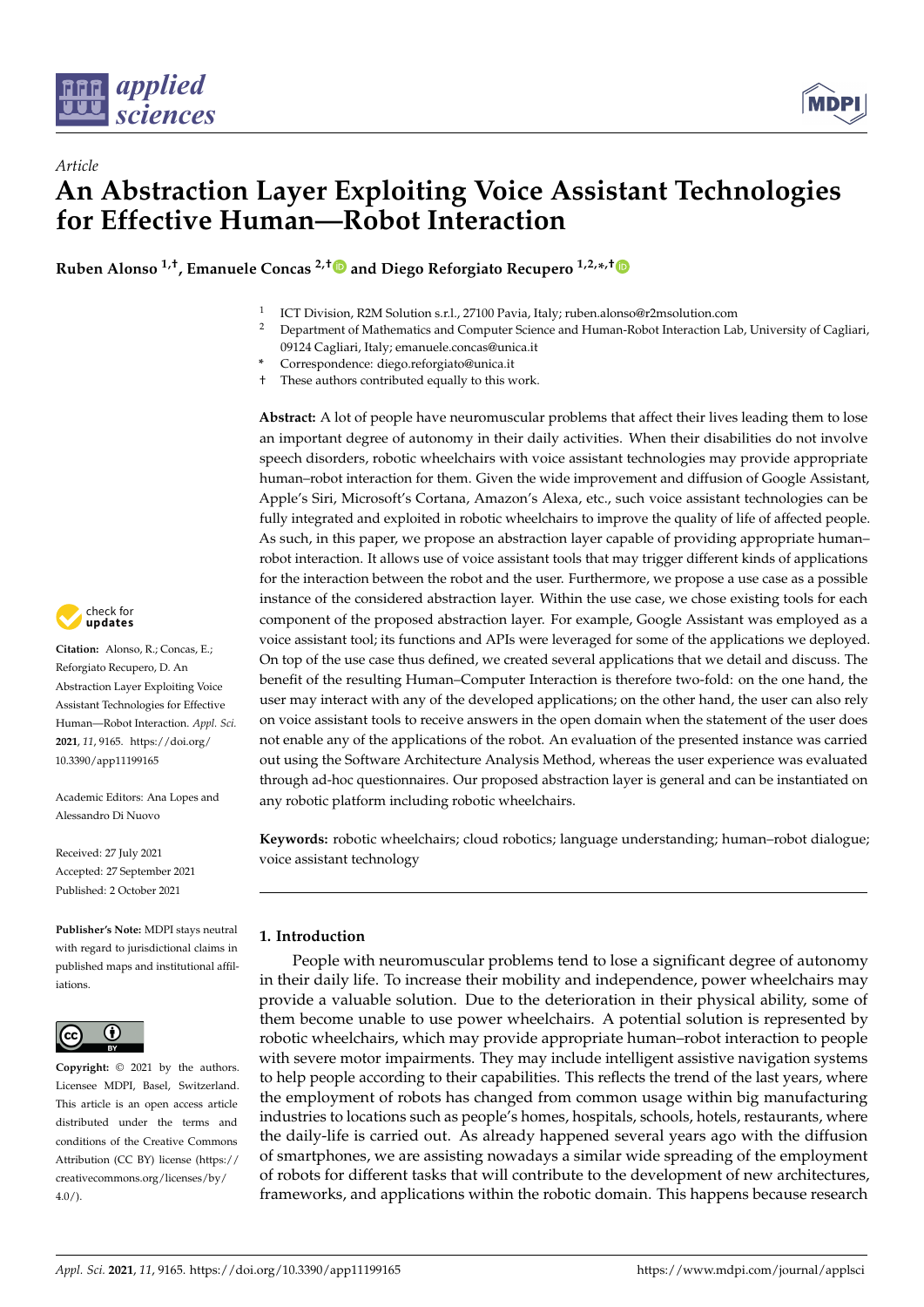in different Information and Communications Technology (ICT) areas has brought about several cutting-edge technologies that have shaped new robotic platforms. These platforms can be improved and extended into several automatic robotic applications to help people in several domains (e.g., health, education, engineering, entertainment).

Robots have also been used as socially assistive entities playing an important role for children with autism spectrum disorders [\[1\]](#page-15-0) and the active aging of older adults [\[2\]](#page-15-1). Active aging is a current topic and has an enormous economic and social impact. According to [\[3\]](#page-15-2), in 2017, the EU-28's total health-care spending was EUR 1.73 trillion. This accounted for around 10% of the EU GDP (Gross Domestic Product) where curative care and rehabilitative care services incurred on more than 50% of healthcare expenditure in the majority of European Union States. The total spending is expected to increase to 30% of GDP by 2060 [\[4\]](#page-15-3), especially due to the increase in the aging population. In particular, reduced functional independence and loneliness, unavoidable in older people, who lose connection with their friendship networks and for whom it is more complex to start new ones, can further increase isolation and depression leading to a further increase in healthcare costs [\[5\]](#page-15-4).

Nowadays, it is possible to program robots to the assistance and rehabilitation of people, and this improves the efficiency of the treatments and may alleviate care centers' workloads, leading to a reduction in the costs for both the care centers and the patients [\[6\]](#page-15-5), reducing public and private long-term care and health-care expenditure. Furthermore, patients might even be treated in their homes, remotely, through telerehabilitation, thus reducing the inconvenience they experience.

Moreover, robots are being constantly and widely used in education [\[7\]](#page-15-6) and STEM (Science, Technology, Engineering and Mathematics) in general [\[8\]](#page-15-7), for example to allow people to practice languages. One example of a robot used within education is Elias [\[9\]](#page-15-8), a social robot that helps students learning foreign languages. Another one is the Makeblocks' mBot [\[10\]](#page-15-9), which is able to teach kids to code.

To further engage users, a robot must be equipped with technology that can understand what the user is saying, and identify the hidden psychological traits like emotions, sarcasm and irony [\[11\]](#page-15-10).

To tackle this issue, the improvement of voice assistant technology has enabled several changes in life today. Google Assistant [\[12\]](#page-15-11), Apple's Siri [\[13\]](#page-15-12), Microsoft's Cortana [\[14\]](#page-15-13), Amazon's Alexa [\[15\]](#page-15-14), Wit.ai [\[16\]](#page-15-15) and Snips.ai [\[17\]](#page-15-16), an open source and privacy oriented solution, are all well-known examples of digital voice assistants available on the market today. Such technologies can be used to access apps, services, and software, reading out the daily news, setting timers, or tapping into music playlists, and control IoT products and sensors. As each voice assistant makes available its own APIs for developers, it is possible to integrate their technology for several purposes and in different devices, robots included, bringing about new business opportunities in diverse areas [\[18\]](#page-15-17). They can also be employed within robotic applications. In fact, they help the robots maximize engagement with the users by interacting with the surrounding world, for example by recognizing an object, by executing particular action commands or by helping the user control the domestic environment (e.g., smart homes).

A robotic wheelchair consists of a semi-autonomous controller with at least two agents, the user and the robotic wheelchair. They collaborate with each other during the navigation process. When speech disorders such as dysarthria or apraxia are not involved, voice assistant technology might increase the effectiveness of robotic wheelchairs, as the latter must recognize human intent in every step of the navigation process and make the right decisions. In recent years, several robotic wheelchair prototypes have been developed with the aim of improving the mobility capabilities of severely motor-disabled people [\[19\]](#page-15-18).

In line with all the aforementioned issues, in this paper we introduce an abstraction layer for Human–Robot Interaction (HRI) that employs voice assistant technologies. Such a design allows the robots to increase their interaction with the users by exploiting the power of recent voice assistant technologies. The proposed abstraction layer can be employed for any robotic platform including robotic wheelchairs.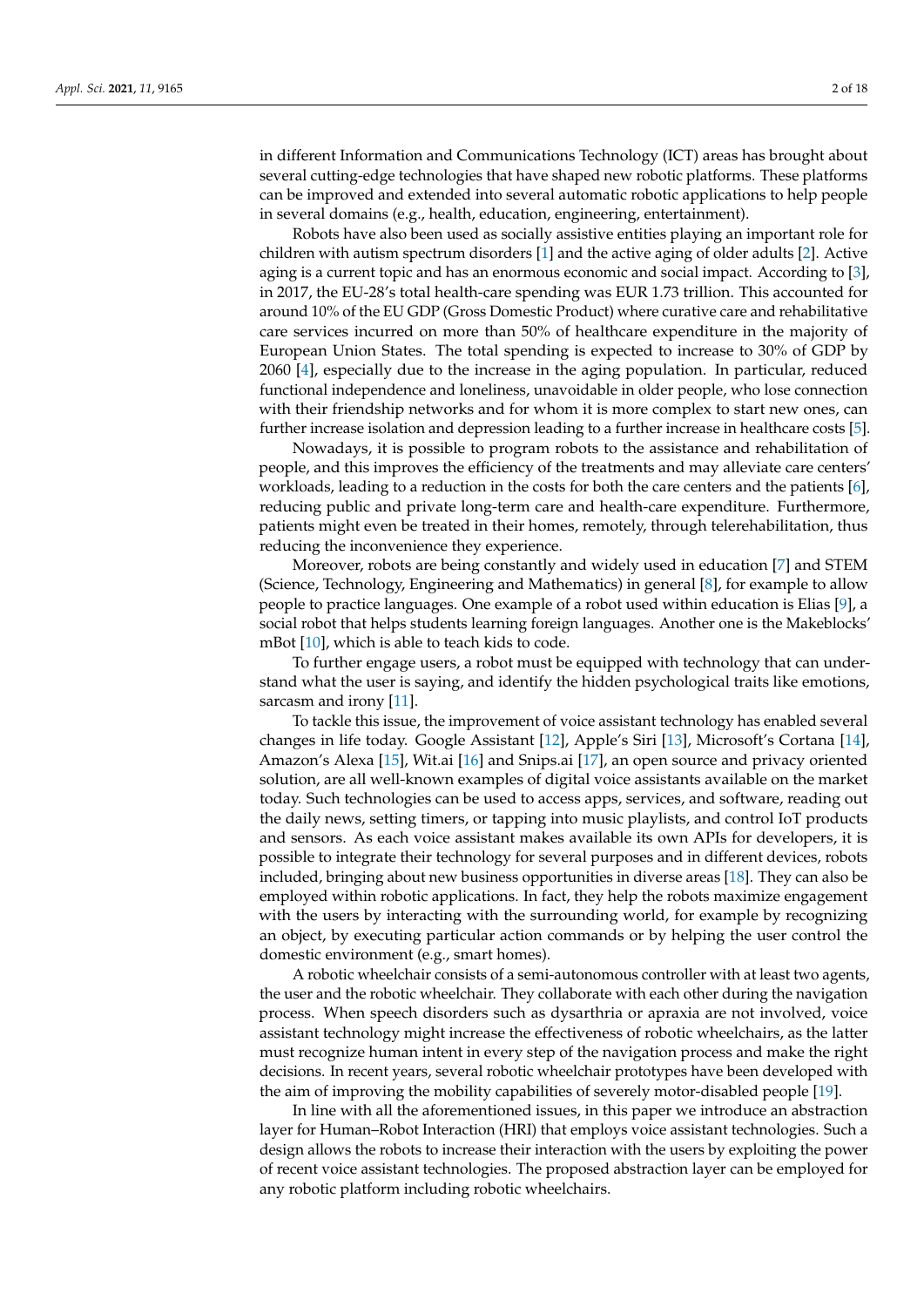In fact, one of its main advantages is that it is possible to embed and integrate any external software framework needing high computational power and that can reside in cloud systems or external servers, leaving the robot's resources free and focused for the interaction with the users, which therefore results in more fluid and efficient interactions. We have also instantiated a use case out of the proposed general abstraction layer by choosing all the components with off-the-shelf tools and using an extended version of the humanoid NAO robot as the robotic platform to test its flexibility towards other kinds of robots. The proposed abstraction layer does not assume any technical choice but is a high-level design and can be instantiated as well in any robotic platform. The instance we developed is one possible way to implement the proposed design.

Therefore, the contributions of our paper are the following:

- We propose an abstraction layer for HRI integrated with voice assistant technologies;
- Out of the proposed abstraction layer, we instantiated a use case;
- For the proposed use case, we show how to integrate voice assistant technologies (we used Google Assistant and its developer's suite) with applications written for the used robotic platform; as such, we developed a Chess game by using Dialogflow [\[20\]](#page-15-19) of Google that we integrated within the proposed use case;
- We illustrate the kinds of applications that can be developed for the proposed use case using and combining cloud or server platforms, DialogFlow, and Choregraphe, therefore leaving free the robotic platform's resources;
- We identified six different stakeholders and five scenarios to evaluate the proposed use case using the Software Architecture Analysis Method (SAAM) and used questionnaires to test the related user experience.

The remainder of our paper is organized as follows. In Section [2](#page-2-0) we report some related work regarding robotic wheelchairs and voice assistant technologies. In Section [3](#page-4-0) we introduce the overall abstraction layer and what type of applications can be included and integrated. The instance we developed is illustrated in Section [4](#page-6-0) where we also explain what is needed to create a new application. The applications that we developed and integrated into our use case are detailed in Section [4.1.](#page-7-0) An evaluation of the use case is conducted in Section [5.](#page-10-0) Finally, Section [6](#page-14-0) ends the paper with conclusions, ideas, and directions in which we are headed.

# <span id="page-2-0"></span>**2. Related Work**

In this section, we will discuss works related to the robotic wheelchair domain and Voice Assistant tools.

# *2.1. Robotic Wheelchairs*

There are different works in the literature where robotic wheelchairs have been developed with different designs and tasks. Miller and Slack [\[21\]](#page-15-20) were the first ones to propose two low-cost robotic wheelchair prototypes to assist the user in avoiding obstacles, reaching a fixed destination, and maneuvering through doorways and other narrow or crowded areas. Authors in [\[22\]](#page-15-21) developed a robotic wheelchair trainer that automatically follows a path highlighted by a line on the floor using computer vision, haptically guiding the driver's hand in appropriate steering motions using a force feedback joystick. Moreover, the work presents an evaluation analysis where the chair was used to teach children without motor impairment aged 4–9 to drive the wheelchair in a single training session to assess its learning simplicity. Other authors presented the development of a intelligent robotic wheelchair focusing on its mobility assistance design [\[23\]](#page-15-22). More in detail, they designed a user interface for older adults with declining abilities in perception, motor control and cognition. The device consists of a moving vehicle, a multiple degree-offreedom seat adjustment mechanism, and an information/communication module. Its aim is to facilitate physical interaction with the environment and information exchange and interpersonal communication with the outside world. Other authors presented the robotic wheelchair MAid (Mobility Aid for Elderly and Disabled People) [\[24\]](#page-15-23). It was built on top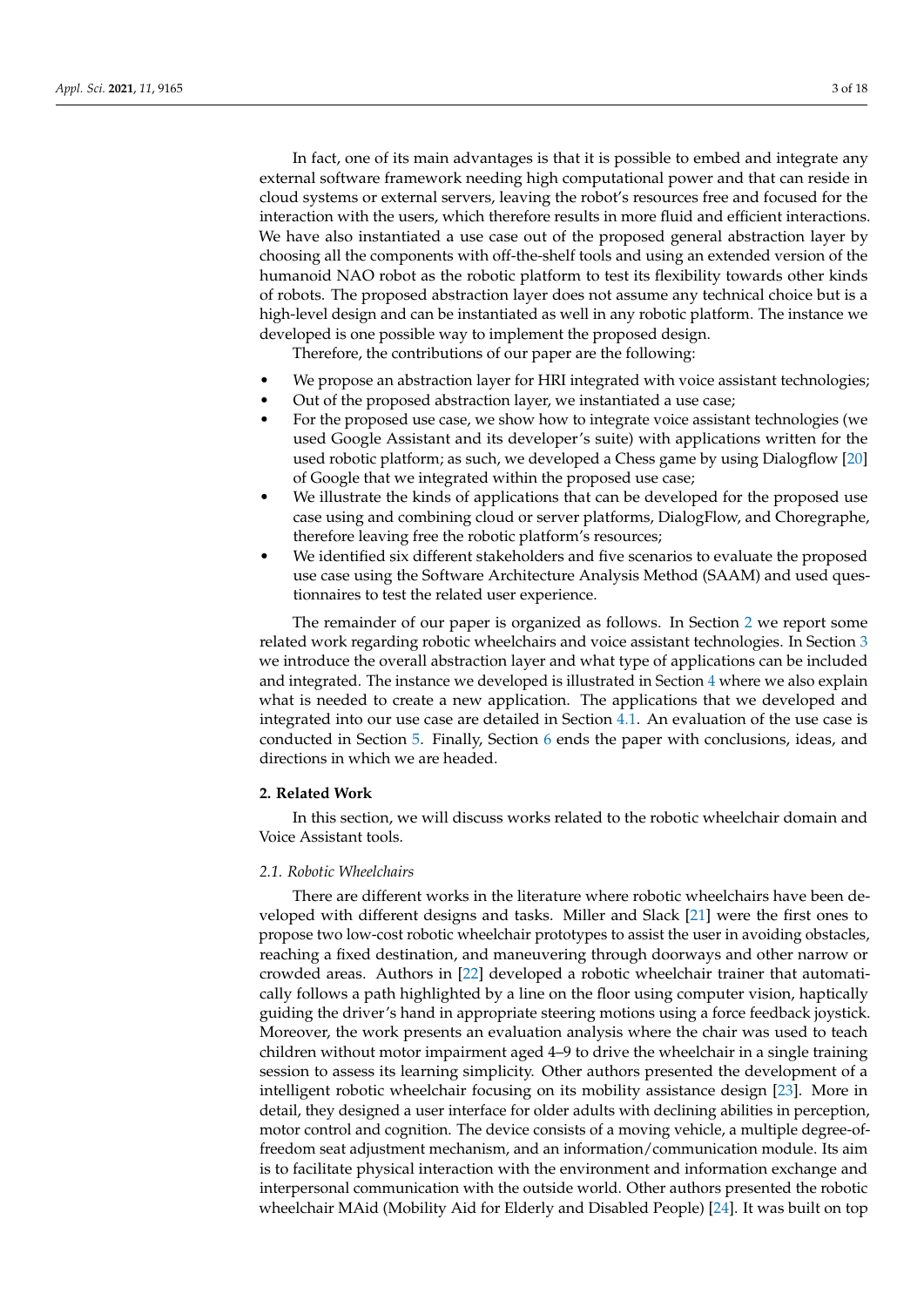of a commercial wheelchair extended with an intelligent control and navigation system. Among its tasks, it includes navigation in narrow, cluttered environments and through wide, crowded areas. Therefore, it has been designed with the main purpose to support and transport people with limited motion skills. Some researcher focused their studies on the navigation methods for autonomous wheelchair robots. This is the case of authors who in [\[25\]](#page-15-24) presented a new qualitative navigation system for typical home environments. The proposed approach receives as input a line diagram of the robot environment and converts it into an enhanced grid where qualitative representations of variations in sensor behavior between adjacent regions in space are stored. These representations are fed to an off-line planner which stores appropriate motion commands at each grid cell that will ideally move the wheelchair in and out of each room in a typical home environment. This input, the starting and destination positions of the robot, are fed to an online controller which compares the actual behavior of the sensors with the one stored in the grid and estimates the current position of the robot in order to retrieve the planner instructions and to combine these instructions with appropriate risk avoidance behaviors during navigation. Another work that focused on the design of robotic wheelchairs for autonomous path planning and high performance computing for real-time data processing has been proposed in [\[26\]](#page-15-25) within the medical domain. Results proved that the proposed device was efficient in detecting obstacles. Further contributions of researchers made use of different innovative technologies that kept extending current power wheelchairs with new capabilities. The term "smart wheelchair" has thus been coined to indicate a power wheelchair to which computers, sensors, and assistive technology are attached. The work described in [\[27\]](#page-15-26) aims to provide a complete state-of-the-art overview of smart wheelchair research trends starting from power wheelchairs and the innovations that have gradually been leveraged to transform them in smart wheelchairs. Another survey with a comprehensive literature review of smart wheelchairs and future research in the field of artificial intelligence, sensor technologies, and robotics has been presented by authors in [\[28\]](#page-16-0). Authors distinguished each smart wheelchair according to their form factor, their input methods, the sensors they had, their control software, their operating modes, their internal mappings and landmarks, and their commercialization.

Several research projects within the robotic wheelchair domain have been funded. For example, RADHAR [\(https://cordis.europa.eu/project/id/248873](https://cordis.europa.eu/project/id/248873) (accessed on 30 June 2021)) proposed a framework to estimate the trajectory the robot should execute based on driver behavior and pervasive environment perception. Then this information was used for safe navigation with a level of autonomy depending on the user's capabilities. AUTONOMY [\(https://cordis.europa.eu/project/id/977/es](https://cordis.europa.eu/project/id/977/es) (accessed on 30 June 2021)) was another project funded by the European Commission whose aim was to provide conventional powered wheelchairs with the functionality required for autonomous navigation adapted to the requirements of specific users. One more project funded by the European Commission is FreeWheel [\(https://cordis.europa.eu/project/id/768908](https://cordis.europa.eu/project/id/768908) (accessed on 30 June 2021)), which promotes social inclusion of disabled and elderly people through a urban mobility solution consisting of a unit integrating an autonomous "smart active" module, multiple custom interfaces and an app. The rationale is to allow customization, both on the user and on the vehicle side, through the implementation of a modular concept based on standard reconfigurable, low-cost modules (e.g., engine, gears, control unit, HMI, etc.) and on ultra-customized interfaces (e.g., body-to-vehicle, engine-to-vehicle, vehicle-to-infrastructure, etc.), produced via additive manufacturing.

### *2.2. Voice Assistant Tools*

The current spread of Voice Assistant Tools is greatly influenced by their adoption in private life, where they are mainly used in elderly care, domotics, and entertainment [\[29\]](#page-16-1). As far as elderly care is concerned, authors in [\[30](#page-16-2)[,31\]](#page-16-3) proposed a method that employs a voice assistant in a health smart home environment to provide health-care services for the elderly who want to continue living in their homes and who often perceive smart home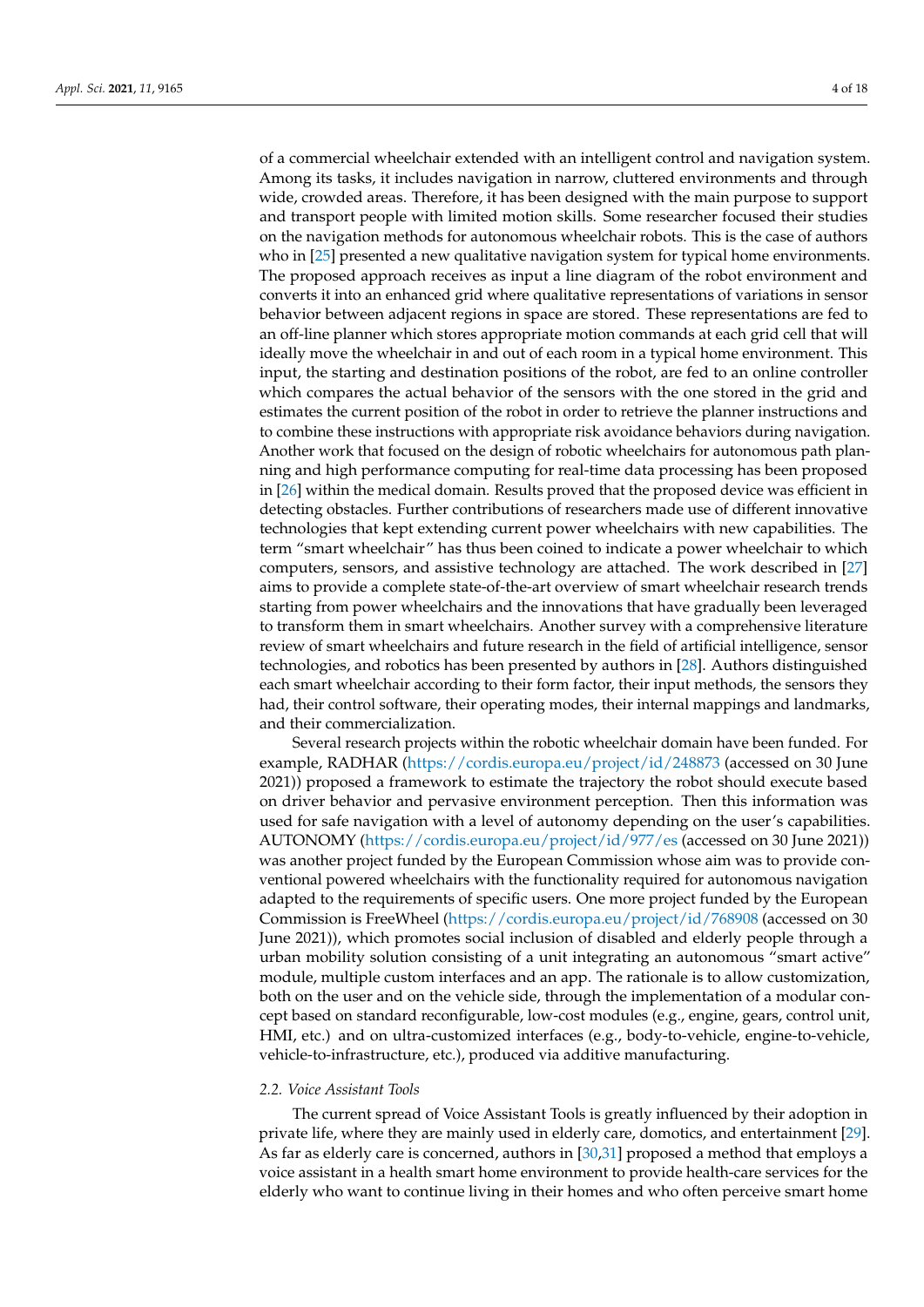objects as way too complex to use. Similarly, voice assistants are being used to ease access to online services with speech-centric multimodal interaction for elders [\[32\]](#page-16-4). Concerning the domotic domain, authors in [\[33\]](#page-16-5) introduced an ambient intelligence controller, which allowed people to control all their domestic appliances by speaking in natural language to a voice assistant named Maior-Domo. As far as entertainment is concerned, authors in [\[34\]](#page-16-6) designed a voice assistant for in-car children's entertainment, named PANDA, where activities were started with simple vocal commands like "show movie" or "play game", and where games were designed to be played only with vocal commands.

Furthermore, authors in [\[35\]](#page-16-7) developed an end-to-end personal assistant named Lucida (also known as Sirius), which works with both speech and images. They observed that the creation of voice assistants is expensive both in economic and computational terms. The reason was that they involved complex methods of natural language processing to understand and process users' speech. In their work, they describe the elements a voice assistant consists of and how they interact with each other, explaining the algorithms that were used and how a data center should be designed to handle their computations. Moreover, they provide a real system analysis of Lucida to discover bottlenecks, describing the methodology and the platform used to speed up the most important components. The idea of decentralizing services in independent domain expert systems goes against other works such as [\[36\]](#page-16-8), where language understanding and dialog components are centralized to provide additional cross-domain flexibility and re-use. Lastly, authors in [\[37\]](#page-16-9) discussed a less scaled architecture, listing requirements and use cases of a voice assistant and presenting a format to describe intents which are used to communicate with the server through the MQTT protocol [\[38\]](#page-16-10).

# <span id="page-4-0"></span>**3. The Proposed Abstraction Layer**

In this section, we describe the general abstraction layer we propose in this paper. It consists of four main components, detailed in the following subsections and shown in Figure [1.](#page-4-1)

<span id="page-4-1"></span>

**Figure 1.** Proposed abstraction layer. The HRIC interacts with the user and sends the user's audio to the VAC. The VAC decides which modules should be triggered according to the input audio. It sends to the HRIC either a string indicating which HRIC needs to be called or the result of the voice assistant cloud (if the user asked something in the open domain). Every application is generally composed of one HRIC, uploaded into the robot, which can have an associated SSSC, residing in the cloud and that can be shared among all the robots. Actions can work without an associated HRIC. Several HRIC, SSSC, and Actions can be added.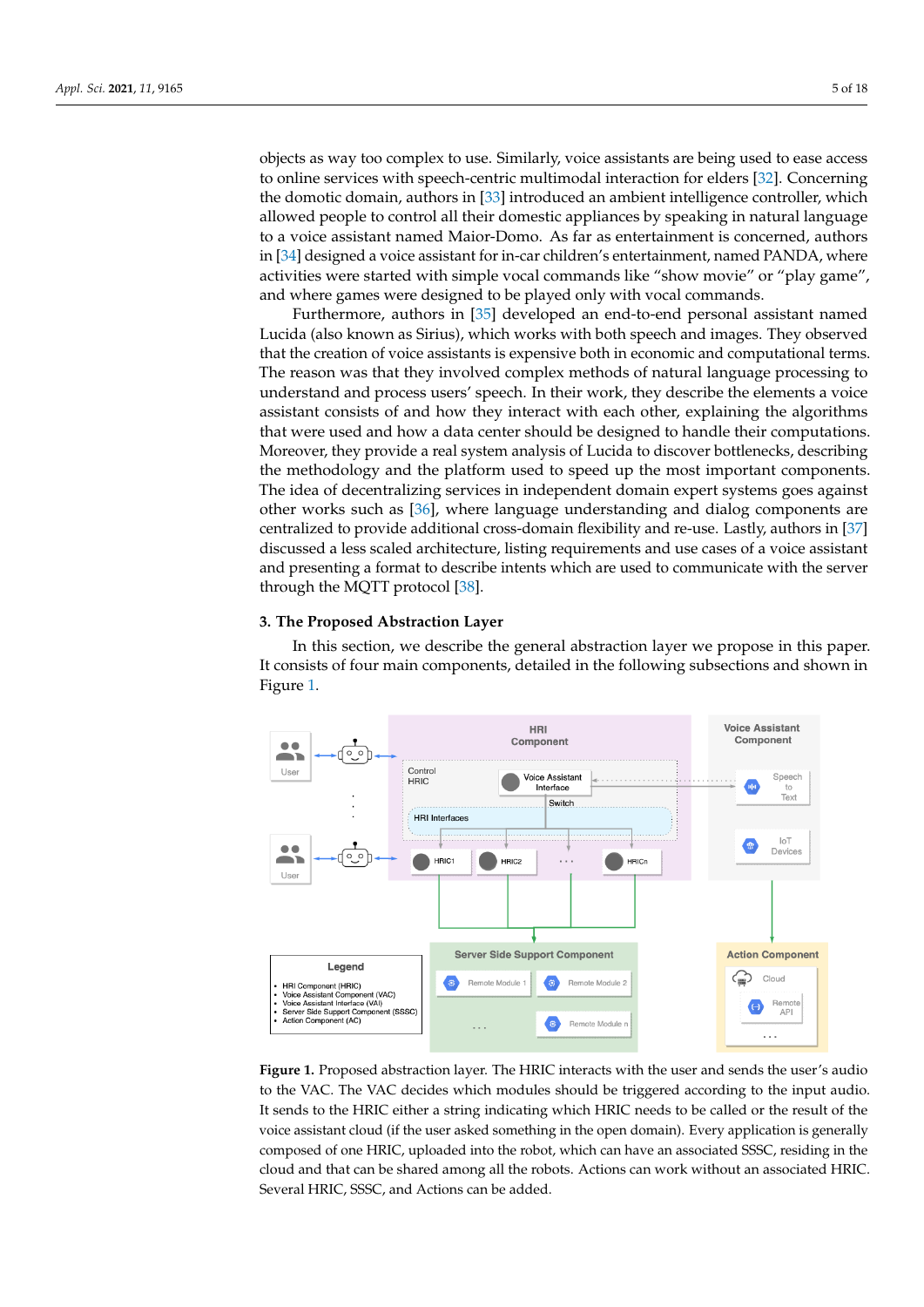## *3.1. HRI Component (HRIC)*

The HRI Component (HRIC) is responsible for the interaction of the robot with the users. As such, several HRICs are usually loaded into the robot, control its behaviors, and have access to its sensors and parts. They are usually lightweight programs because, usually, the robotic platform does not have many hardware resources available for extracomputation. A certain robotic application may be developed entirely through an HRIC if it does not require heavy computational power or huge storage capabilities.

There should always be a *control HRIC* that acts as a master and decides which other HRIC to run, depending on which command the user said (parsed by the Voice Assistant Component).

Three mandatory elements of the control HRIC are the following:

- 1. A voice assistant interface (VAI): this is an abstraction of the embedded voice assistant tool being used. It includes the software elements to receive the audio, analyze it, send it to the voice assistant cloud, and retrieve the answer. If an HRIC has been invoked (using a particular voice command), then a string is sent to the next element without forwarding the voice command to the voice assistant (i.e., the framework responsible for the control of HRICs takes over and internally handles the commands without forwarding to the voice assistant).
- 2. Switch application: when the user invokes an existing HRIC (usually by calling the HRIC to invoke), the string returned from the previous application is forwarded to a switch element that routes the request and enables the called HRIC.
- 3. HRIC interfaces: these are connected to the switch element and are linked to the HRIC that performs specific actions. They can be removed or extended as soon as new HRICs are included in the design. When the called HRIC ends its execution, the control is returned back to the voice assistant interface.

To note that multiple different HRICs may be combined so that the robotic platform can be executed to run more than one actioncon currently. This may be done by either creating one HRIC which includes different existing HRICs or by the VAI if the robotic platform supports that.

### <span id="page-5-0"></span>*3.2. Voice Assistant Component (VAC)*

The VAC is a key component of our abstraction layer. It receives the audio from the user in streaming from the control HRIC and reacts in different ways. It is the responsibility of the VAC to detect the end of the text the user is expressing. The received audio is first processed through a speech-to-text engine. If the text matches the starting command of any of the applications loaded into the robot, then the control HRIC activates them. Otherwise, the voice assistant is enabled for the interaction with the user. In this way, the user can either play with any of the applications loaded into the robot or interact with the robot in the open domain to ask anything he/she desires. The VAC can employ any of the existing state-of-the-art voice assistants tools such as Google Assistant, Amazon Alexa, Apple Siri, Microsoft Cortana, Wit.Ai, and so on. In general, any voice assistant tool with the following requirements may be employed for the VAC:

- It is possible to send the user's audio by using the SDK of the adopted voice assistant tool to its related cloud server handling the APIs for voice recognition;
- The answers to the user's questions are returned in a text or audio format. If the former occurs, the robot voice (or text-to-speech tools if the robotic platform is not equipped with speakers) could be used to read the answer. If the latter, the audio is simply played;
- Custom script commands can be used to extend the voice assistant tools (e.g., Google Assistant's Custom Device Actions if Google Assistant is employed). This would allow triggering of other behaviors and not forwarding the request to the voice assistant tool.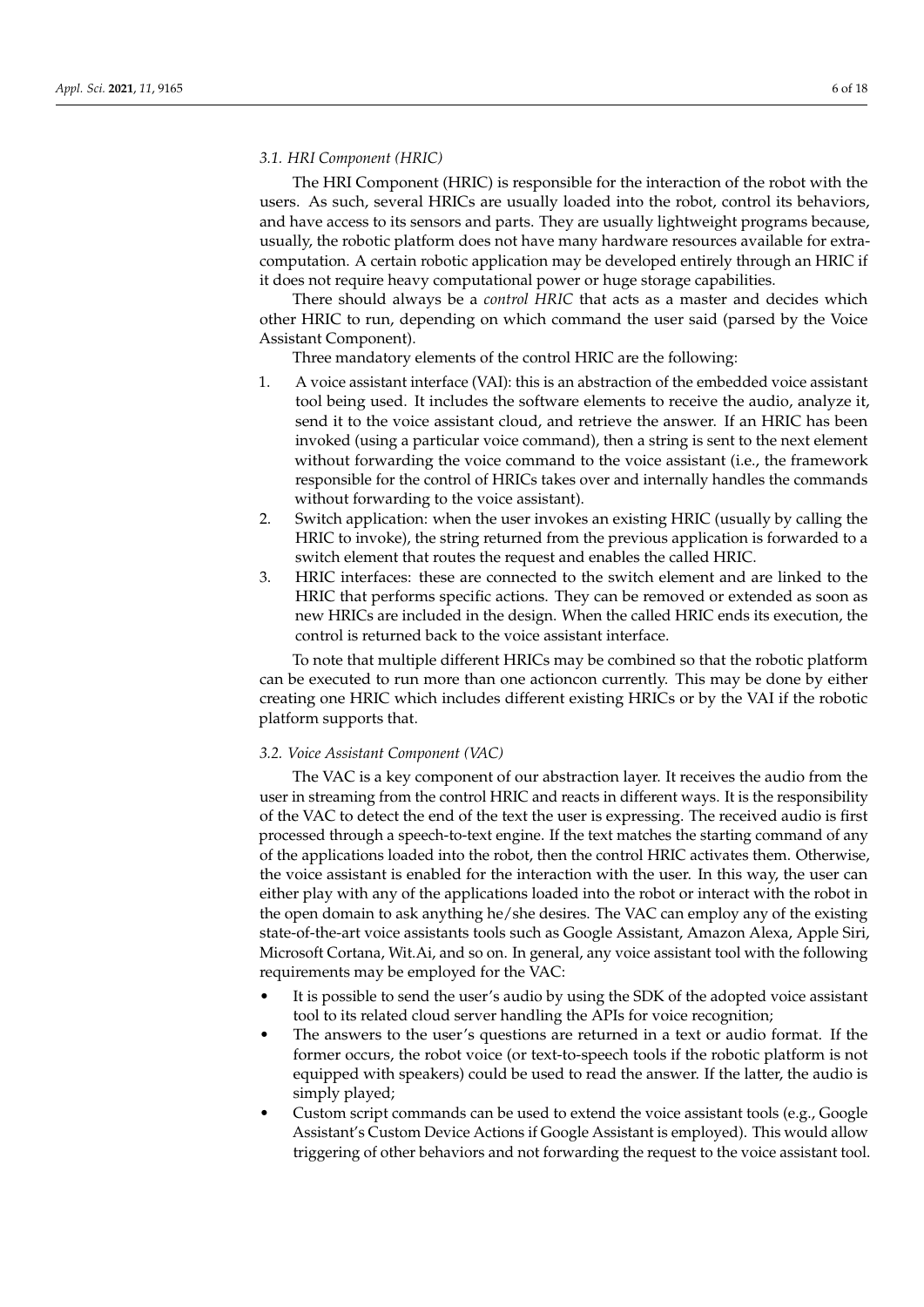### *3.3. Server Side Support Component (SSSC)*

Following the rationale of cloud robotics, which is having robots benefiting from the power computation, storage, and communication resources of the modern data centers in the cloud, in our abstraction layer we have introduced the Server Side Support Component (SSSC). It consists of a cloud or servers that store the data and algorithms required for a particular task demanding high computational power or high storage capabilities. The HRICs can communicate with related algorithms stored within the SSSC through REST APIs. They can be called via HTTP requests by the HRICs directly running into the robot. Every SSSC should have an associated HRIC to exchange data. Moreover, each SSSC can run independently from each other and the other components. We can have as many SSSC as desired.

Therefore, all the HRICs that require machine learning approaches, big data computation, cognitive computing capabilities, and so on, will need a certain number of SSSCs for the heavy computation. In such a way, all the cutting-edge discoveries in fields such as Computer Vision, Artificial Intelligence, Big Data, Semantic Web, Natural Language can be employed for an effective HRI.

This model is flexible and scalable because:

- 1. The same SSSC can be used by different robotic platforms and different HRICs at the same time;
- 2. The HRICs, to interact with SSSCs, need to be connected to the Internet and perform HTTP requests, which are very simple and not CPU-consuming tasks. For this reason, it is possible to upload a large number of HRIC before ending the physical space of a given robotic platform;
- 3. An unlimited number of SSSCs can be uploaded in the cloud or on external servers.

### *3.4. Action Component (AC)*

Actions extend the functionality of the VAC and are available for a large amount of state-of-the-art voice assistant tools. These actions allow developers to increase the effectiveness of the HRI by creating a personalized interaction for users, allowing things to be done with a conversational interface that ranges from a rapid command to turn lights on to a longer conversation, like playing a chess game. In more general terms, an action defines the behavior for a specific user intent and the corresponding fulfillment.

Unlike SSSCs, ACs do not need to have an associated HRIC (unless they need access to robot parts or sensors different than robot's speakers and microphones), because actions reside in the voice assistant cloud and they can be triggered directly from the VAC by giving explicit commands to the voice assistant.

All the actions created for voice assistant tools can be used out-of-the-box with any robotic platform, allowing the robot to have an entire set of applications ready to use. This leads to (i) a very flexible design because actions can also be reused with any device connected to the assistant platform; (ii) further scalability as an undefined number of actions can be created and uploaded.

#### <span id="page-6-0"></span>**4. The Proposed Use Case**

In this section, we propose a use case implementing the abstraction layer shown in Section [3.](#page-4-0) As a robotic platform, we have chose NAO [\(https://www.softbankrobotics.](https://www.softbankrobotics.com/emea/en/nao/) [com/emea/en/nao/](https://www.softbankrobotics.com/emea/en/nao/) (accessed on 30 June 2021)). To develop the HRIC we adopted the Choregraphe suite. Note that any robotic wheelchairs can be employed for different use cases. The VAI of the Control HRIC is a peculiar interface used to communicate with the voice assistant platform. It includes a thread that records the audio coming from the robot's microphone using the command-line sound recorder for ALSA [\(http://alsa-project.org/](http://alsa-project.org/) (accessed on 30 June 2021)) drivers with the *arecord* command. Its output is streamed to a middle-ware layer that performs buffering and sends the audio to the voice assistant platform. Through the middle-ware, the VAI receives and parses the response sent by the voice assistant platform. An example of a response may be the name of the application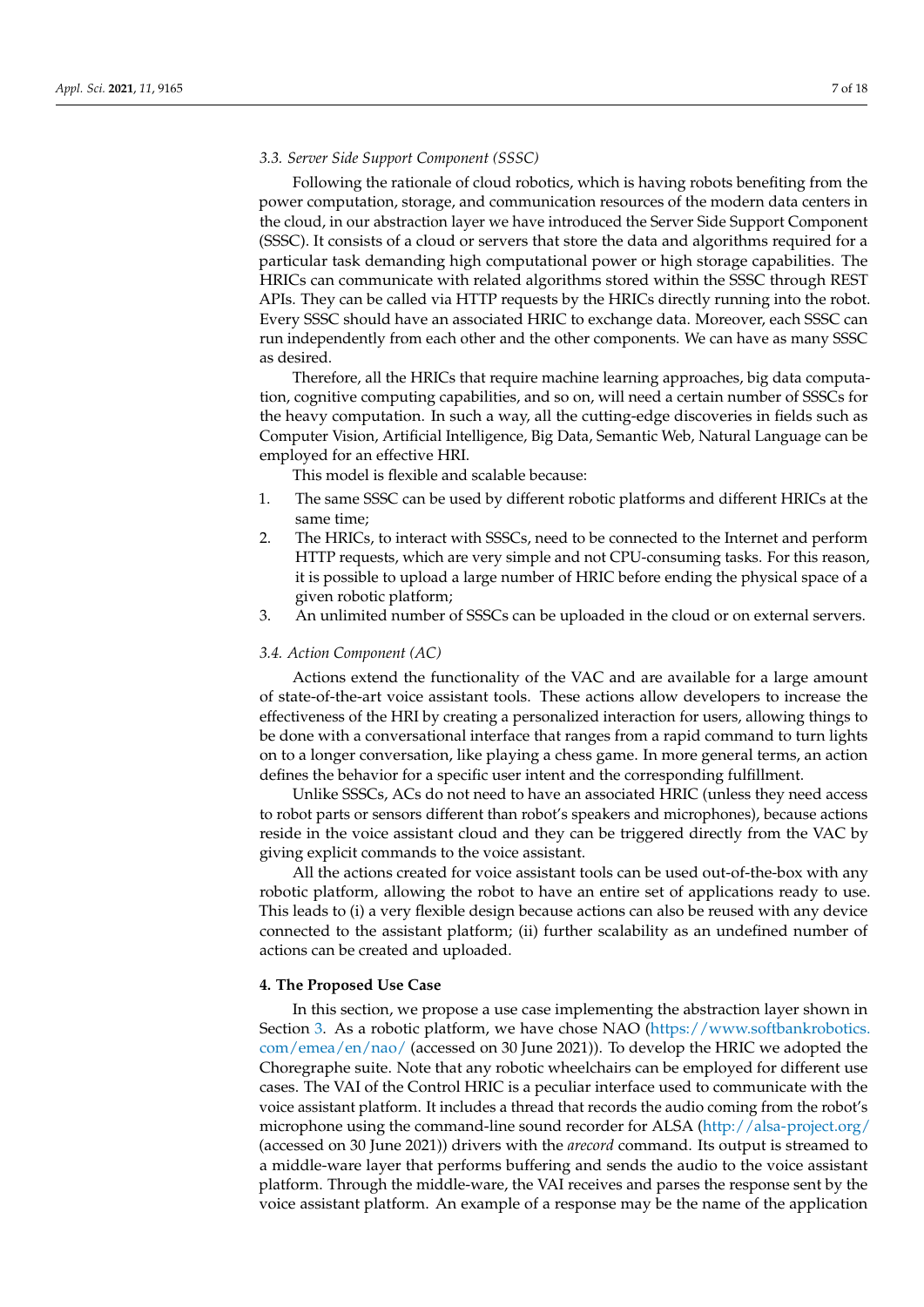to run. The switch is a simple module that routes the VAI output and starts the desired application of the user.

For the VAC module, we chose to employ Google Assistant, which fulfills all the requirements mentioned in Section [3.2](#page-5-0) (accessed on 30 June 2021). The Assistant Embedded APIs [\(https://developers.google.com/assistant/sdk/reference/rpc/google.assistant.](https://developers.google.com/assistant/sdk/reference/rpc/google.assistant.embedded.v1alpha2) [embedded.v1alpha2\)](https://developers.google.com/assistant/sdk/reference/rpc/google.assistant.embedded.v1alpha2) are used to send the audio to the assistant and return a response to the user. Examples are answers to simple questions (e.g., "What time is it?") or interactions with a Google Action. Google Assistant can be extended with Custom Device Actions [\(https://developers.google.com/assistant/sdk/guides/library/python/extend/](https://developers.google.com/assistant/sdk/guides/library/python/extend/custom-actions) [custom-actions](https://developers.google.com/assistant/sdk/guides/library/python/extend/custom-actions) (accessed on 30 June 2021)), which allow the robot to have special abilities not covered by the default Google Assistant's traits [\(https://developers.google.com/](https://developers.google.com/assistant/sdk/reference/traits/) [assistant/sdk/reference/traits/](https://developers.google.com/assistant/sdk/reference/traits/) (accessed on 30 June 2021)).

ACs are built with Actions on Google [\(https://developers.google.com/actions/](https://developers.google.com/actions/) (accessed on 30 June 2021)) and were used to develop one application called *Mr. Chess*, which allows a user to play chess with voice commands. Actions On Google work in collaboration with Dialogflow, a user-friendly tool that allows the use of machine learning to understand the natural language of users.

In our use case, we developed six applications. Four of them use a dedicated SSSC to perform heavy computations with an associated HRIC interface for handling the interaction with the user. The interfaces can communicate with SSSCs through REST APIs. One of them consists of an HRIC only without the support of SSSC. Another is entirely developed using the AC component.

### <span id="page-7-0"></span>*4.1. The Developed Applications*

The applications we included in our use case represent different combinations that can be developed on top. The first one, the Bingo game, is a simple HRIC without any SSSC or AC. Then, we present four modules with a similar scheme, consisting of HRIC and SSSC. Finally, we describe the Chess game we developed through the AC only.

#### 4.1.1. Bingo Game

This application consists of a simple HRIC created to play Bingo with one or more persons. It works without any external SSSC. Thus the HRIC is responsible for everything: the interaction with humans and the game logic. Applications such as this might be very entertaining for the elderly. The Bingo Game starts as soon as the user says to the robot *Hey NAO, let's play Bingo now*.

## Bingo HRIC

When the application starts, NAO explains the rules of the Bingo game. It then waits for an acknowledgement from the user to start the game. Once started, the robot keeps extracting numbers until the user says a stop word, such as *bingo*, *line*, *repeat* or *stop*. If the user says *bingo* or *line*, the robot asks the user to say the extracted numbers (for the line or the bingo). After the user response, the robot double checks the numbers with the user and, if the user confirms, checks them among those previously extracted. In case of winning the robot performs an happy dance otherwise it performs a disappointing animation. In any moment of the game the user may say *repeat* to ask the robot to repeat the last extracted number, *faster* or *slower* to increase/decrease the speed of extraction and *exit*, to exit and close the application giving control back to the VAC.

#### 4.1.2. Semantic Sentiment Analysis Application

The Semantic Sentiment Analysis Application allows NAO to understand the polarity of the user's input sentence. The application consists of two parts: the HRIC and the SSSC. The HRIC, enabled by the VAC after the user's expression *NAO, play sentiment analysis*, handles the interaction between the robot and users: NAO waits for a natural language expression, which is then converted into text by a speech recognition module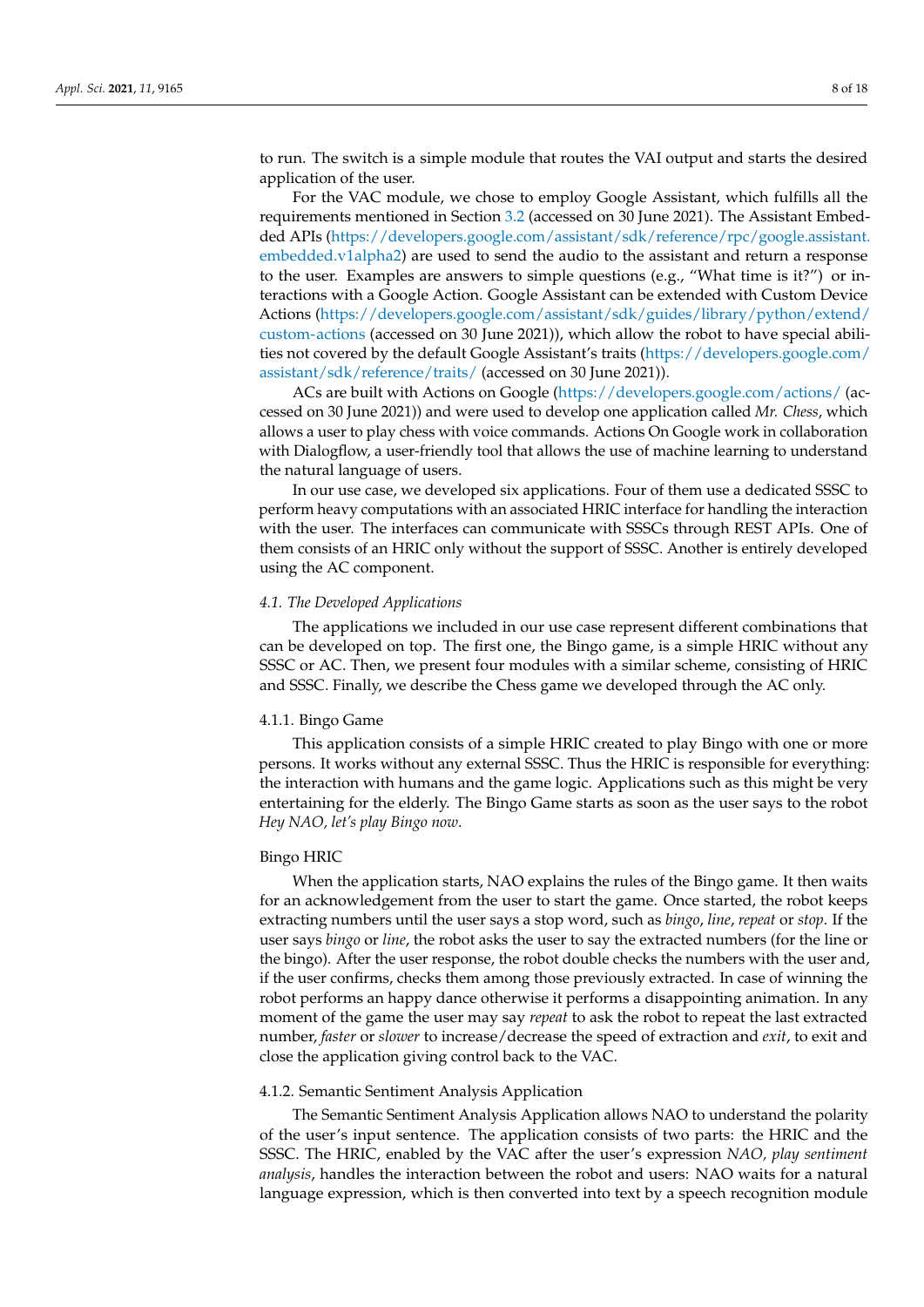powered by Nuance [\(https://www.nuance.com/](https://www.nuance.com/) (accessed on 30 June 2021)) and the converted text is sent, via REST APIs, to the associated SSSC for the classification task. The SSSC includes the Semantic Sentiment Analysis engine [\[39–](#page-16-11)[46\]](#page-16-12), which employs a Deep Learning approach using Recurrent Neural Networks (further details on the used deep neural network, training, test data, and tasks can be found in [\[47\]](#page-16-13)). The SSSC, then, returns an output class, *positive*, *neutral* or *negative*, and the robot performs a different animation based on that. NAO keeps waiting for input sentences to identify as positive, neutral or negative until the user says *exit* to end the Semantic Sentiment Analysis application and returns the control to the VAC.

#### 4.1.3. Generative Conversational Agent Application

The Generative Conversational Agent Application included in the use case is capable of holding an open-dialog conversation with the user. As a result, NAO is thus able to reply with coherent and sensible responses and according to the user's precedent utterances.

Once the application is enabled by the VAC (when the user says *NAO, let's talk*), the robot waits for the user to talk. Similar to the previous application, this one consists of an HRIC which handles the interaction with the user, and an SSSC, where the server runs the generative conversational agent and provides REST APIs. After the speech-to-text, the input text is sent to the SSSC, which uses an embedding layer based on the Stanford GloVe word embedding project [\(https://nlp.stanford.edu/projects/glove/](https://nlp.stanford.edu/projects/glove/) (accessed on 30 June 2021)) to generate an answer. Further details on the adopted generative conversational agent can be found here [\[39\]](#page-16-11).

#### 4.1.4. Robot Action Commands Application

The Robot Action Commands Application allows NAO to execute multiple natural language action commands spoken by the user. Commands such as *NAO, raise your left arm and sit down* or *NAO, walk forward raising your arm* can be given through this application. This application exploits an ontology that is fed to a natural language processing engine that has been defined in this paper. The architecture of this application consists of an HRIC and a corresponding SSSC. As soon as the application is enabled by the VAC, the HRIC sends input commands of the user to the SSSC for processing.

The output of the SSSC is a recognized action to be sent back to the HRIC, which will instruct the robot to perform the related physical action. If the action is incomplete, the robot asks the user for the missing information. This occurs when a user misses some entity, for example in *NAO, please raise your arm*. In such a case, the Natural Language Processing engine that has been developed within the SSSC knows that there might be two possible actions, related to the two arms of the robot. The HRIC then is informed of the two choices and interacts with the user asking to specify further. Moreover, the HRIC has two modes, *STATEFUL* and *STATELESS*. When the former is set, all the positions of the robot between different commands are maintained. When the latter is set, the robot goes back to its default position after it performs each requested action. Further details about the NLP engine, the ontology, and how they interact with each other to identify robot actions can be found in [\[48\]](#page-16-14).

#### 4.1.5. Object Detection Application

The Object Detection Application is enabled by the VAC when the user says to the robot *NAO, execute object detection*. The HRIC is therefore activated, and the robot informs the user. When he/she says *recognize*, the robot will take a picture using its front camera. The photo will be sent to the associated SSSC, which contains the object detection server employing the TensorFlow Object Detection API [\(https://github.com/tensorflow/models/](https://github.com/tensorflow/models/tree/master/research/object_detection) [tree/master/research/object\\_detection](https://github.com/tensorflow/models/tree/master/research/object_detection) (accessed on 30 June 2021)) used to compute the bounding boxes and the related object categories with the associated confidence values. The SSSC can recognize 91 different types of objects, and for two particular object categories, dogs and cats, it can perform a fine-grained classification and recognize their breed.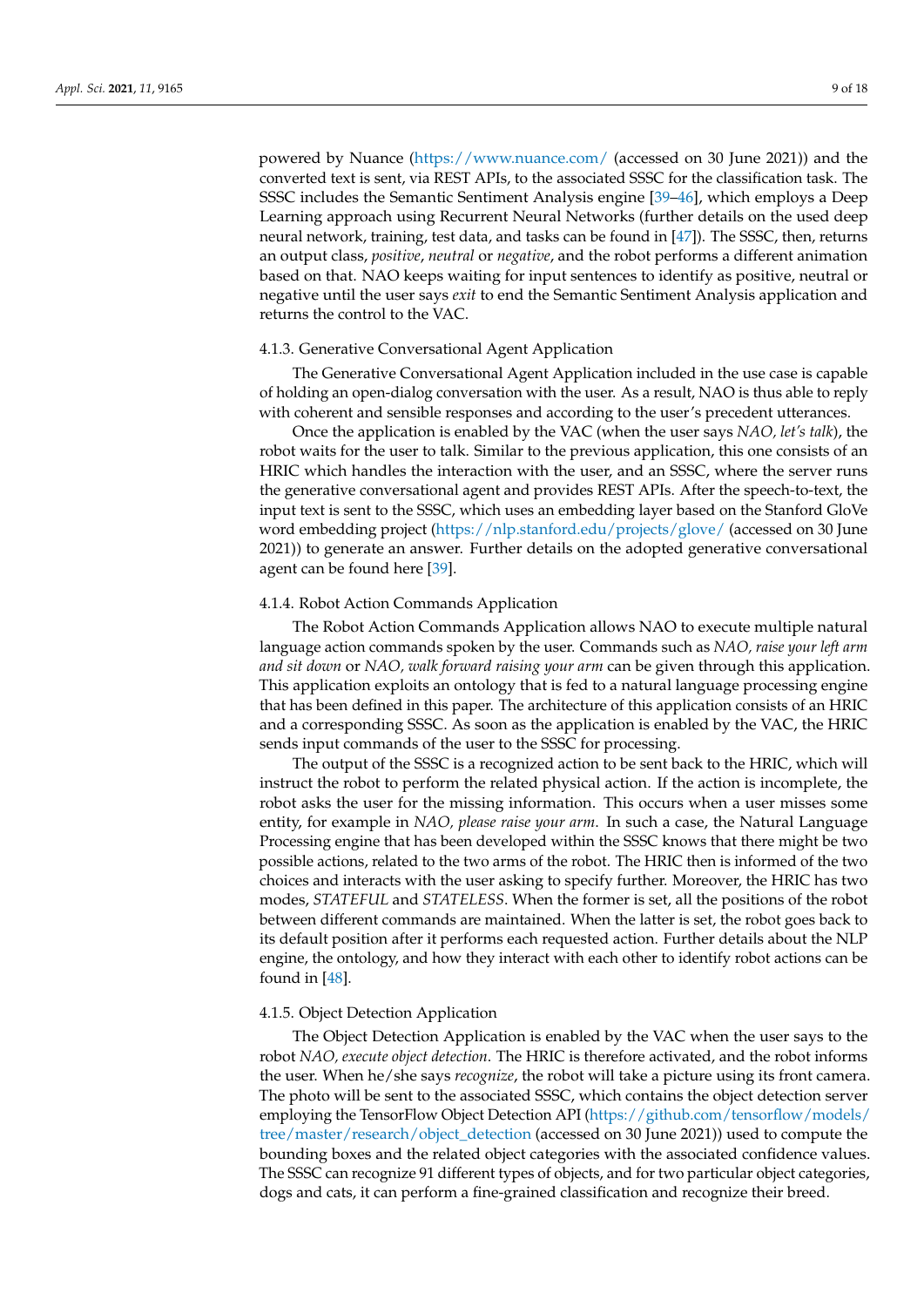After the HRIC sends the picture to the SSSC, it returns the output class of the recognized object to the HRIC. The HRIC then asks the user if that object is correct. If yes, the new annotation is saved together with the picture and will augment the training set. The model is periodically re-trained with the new data. Further details on how the object detection server works can be found in [\[49\]](#page-16-15).

# 4.1.6. Mr. Chess Application

Mr. Chess is a Google Assistant action conceived to play chess with a user. This application demonstrates how standalone AC applications fit into our architecture. NAO acts like middleware between the user and the Google Assistant action. For this reason, the HRIC is not responsible for managing the interaction with humans, and the audio recorded by NAO's microphone is sent to Google Assistant, where it is elaborated and converted into text. The correct intent is found by the Dialogflow Agent, which recognizes a specified pattern.

The Chess Application is composed of two elements: a Dialogflow Agent and REST APIs.

# Dialogflow Agent

The Dialogflow Agent consists of two main components: intents and entities. They both manage and route user's requests. Intents are used to map users' input to responses, whereas entities are used to extract and understand useful data from intents inputs. The Mr. Chess application consists of three main intents:

- *Default Welcome Intent* is the default intent of the dialog. It starts when the user begins the conversation, and it first explains the rules of the game. At the first run, it asks for confirmation to extract the user's name from the Google account used in the callback function triggered by the intent. If it is a replay, the robot greets the user. Next, the intent checks if there is a pending active game, and the user is asked if either he/she wants to re-join it or if he/she wants to create a new one.
- *Make a Move* manages most of the interaction between the action and the user. It is capable of understanding all the possible chess moves, which will be sent to the Chess REST APIs through an HTTP call. According to the answer of the REST APIs, the action will answer accordingly. If, for example, the move is invalid, the user will be informed. The game continues until either a stalemate or a checkmate occurs. The *Make a Move* intent can be seen in Figure [2;](#page-10-1)
- *See Board* is a helper whose purpose is to print the updated chessboard when the user wants. Note that this function works when the used robotic platform has a device to show output. As such, it does not work in our test-case.

A new entity type, named *chess\_coordinates*, was created. It specifies all the possible chess moves that can be found in users' utterances. An example of its definition is shown in Figure [3.](#page-10-2)

# Chess REST API

The chess REST API is built on top of Chess.js [\(https://github.com/jhlywa/chess.js](https://github.com/jhlywa/chess.js) (accessed on 30 June 2021)) and ChessCorp Artificial Intelligence: Kong [\(https://www.](https://www.npmjs.com/package/chess-ai-kong) [npmjs.com/package/chess-ai-kong](https://www.npmjs.com/package/chess-ai-kong) (accessed on 30 June 2021)). Chess.js is a Javascript library used for chess move verification and validation, for the identification of specific situations (e.g., stalemate, check and checkmate) and chess piece placement. The latter is an artificially intelligent algorithm search engine, based on Alpha Beta Pruning [\(https:](https://en.wikipedia.org/wiki/Alpha%E2%80%93beta_pruning) [//en.wikipedia.org/wiki/Alpha%E2%80%93beta\\_pruning](https://en.wikipedia.org/wiki/Alpha%E2%80%93beta_pruning) (accessed on 30 June 2021)). The Chess API is written in NodeJS using the Express framework [\(https://expressjs.com/](https://expressjs.com/) (accessed on 30 June 2021)). For every user command (new game, load game, move, etc.), an HTTP call is available. The states of games is stored in a NoSQL database, MongoDB, hosted in the cloud server MongoDB Atlas. The code of the Chess Application is freely accessible [\(https://github.com/conema/chess-api](https://github.com/conema/chess-api) (accessed on 30 June 2021)).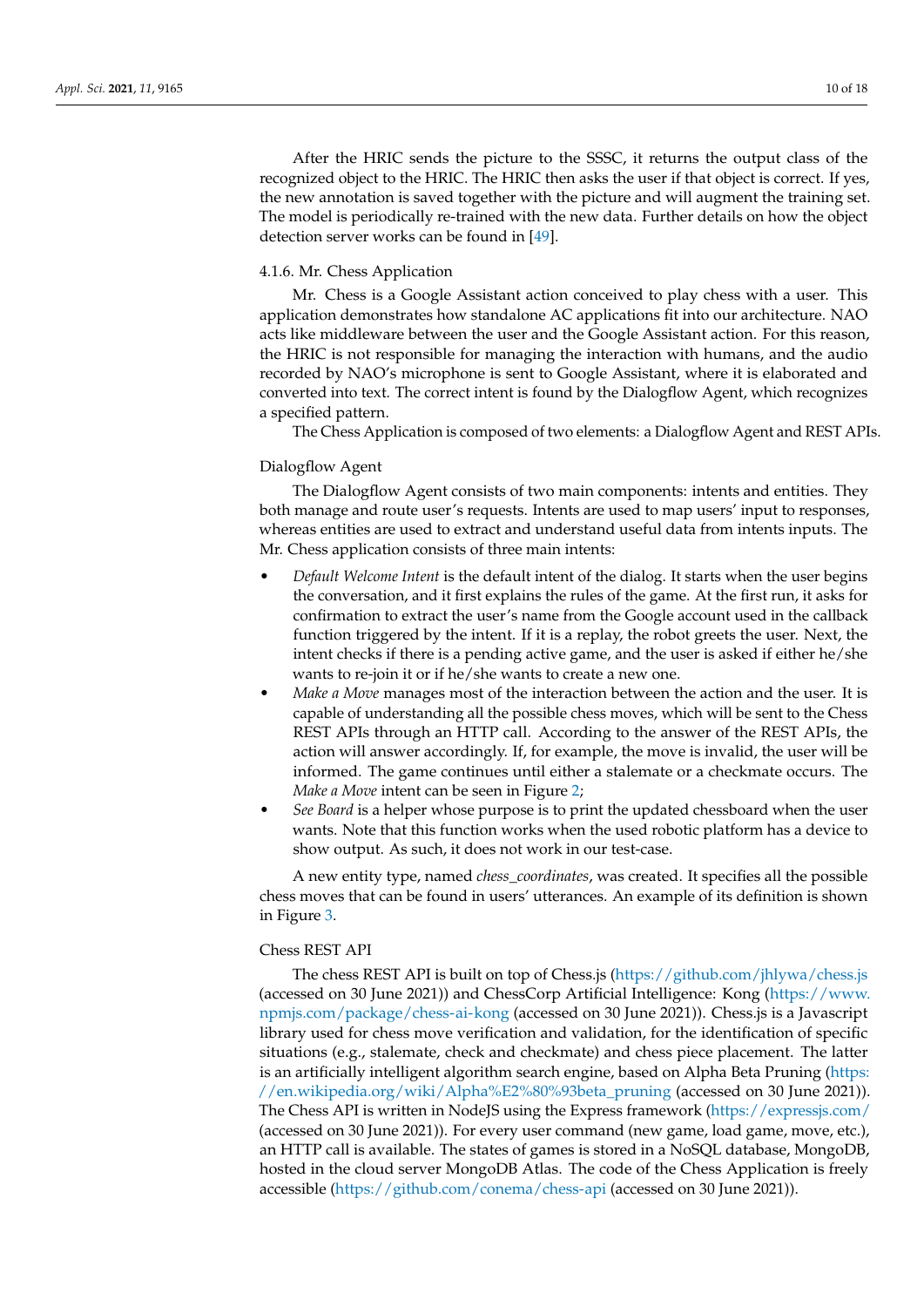<span id="page-10-1"></span>

| Dialogflow                                                                                            | Make a move<br>۰                                                                 |                                                      | ÷<br><b>SAVE</b>                          |
|-------------------------------------------------------------------------------------------------------|----------------------------------------------------------------------------------|------------------------------------------------------|-------------------------------------------|
| $\hat{}$<br>烧<br>Chess-game<br>$\mathbf{v}$ .<br>en<br>÷                                              | Training phrases <sup>@</sup>                                                    |                                                      | Q<br>Search training phrases<br>$\lambda$ |
| ⊟<br>Intents<br>÷                                                                                     | <b>55</b> Add user expression                                                    |                                                      |                                           |
| å.<br>Entities<br>÷<br>Knowledge [beta]<br>Fulfillment<br>hy.<br>Integrations<br>C)<br>Training<br>17 | <b>55</b> b2 b3<br><b>H2 A5</b><br>99<br>moye c5 to a5<br>55<br>99<br>move f7 h2 |                                                      |                                           |
| History<br>$\left( 1\right)$                                                                          | Action and parameters                                                            |                                                      | ᄉ                                         |
| Analytics<br>$\vert$                                                                                  | PARAMETER NAME @<br>REQUIRED @                                                   | VALUE<br>ENTITY <sup>O</sup>                         | IS LIST @ PROMPTS @                       |
| Prebuilt Agents<br>Ľ                                                                                  | chess coordinati                                                                 | @chess_coordin<br>Schess_coordina<br>tes_1<br>ates   | From which<br>coor                        |
| Small Talk<br>a                                                                                       | ✓<br>chess coordinati                                                            | @chess_coordin<br>Schess_coordina<br>$tes_2$<br>ates | Where you want<br>$\mathbf{r}$            |
| Docs<br>⋋<br>$\checkmark$                                                                             | Enter name                                                                       | Enter value<br><b>Enter entity</b>                   |                                           |

**Figure 2.** *Make a move* intent from Mr. Chess Dialogflow console.

<span id="page-10-2"></span>

| chess_coordinates                                    | <b>SAVE</b>   |
|------------------------------------------------------|---------------|
| Define synonyms @   Allow automated expansion<br>- 1 |               |
| Search entries                                       | $\alpha$      |
| $1$ OF 2                                             | $\rightarrow$ |
| A1                                                   |               |
| A2                                                   |               |
| A3                                                   |               |
| AA                                                   |               |
| A <sub>5</sub>                                       |               |
| A <sub>6</sub>                                       |               |
| A7                                                   |               |
| A <sub>8</sub>                                       |               |
| <b>B1</b>                                            |               |
| <b>B2</b>                                            |               |
| B <sub>3</sub>                                       |               |
| <b>B4</b>                                            |               |
| <b>B5</b>                                            |               |
| <b>B6</b>                                            |               |

**Figure 3.** A screenshot of DialogFlow after the definition of the entities of the chess game. The entities are represented by coordinates that the user says to specify a move from a start position to an end position.

# <span id="page-10-0"></span>**5. Use Case Evaluation**

In this section, we will perform the architecture and the user experience assessment of the proposed use case.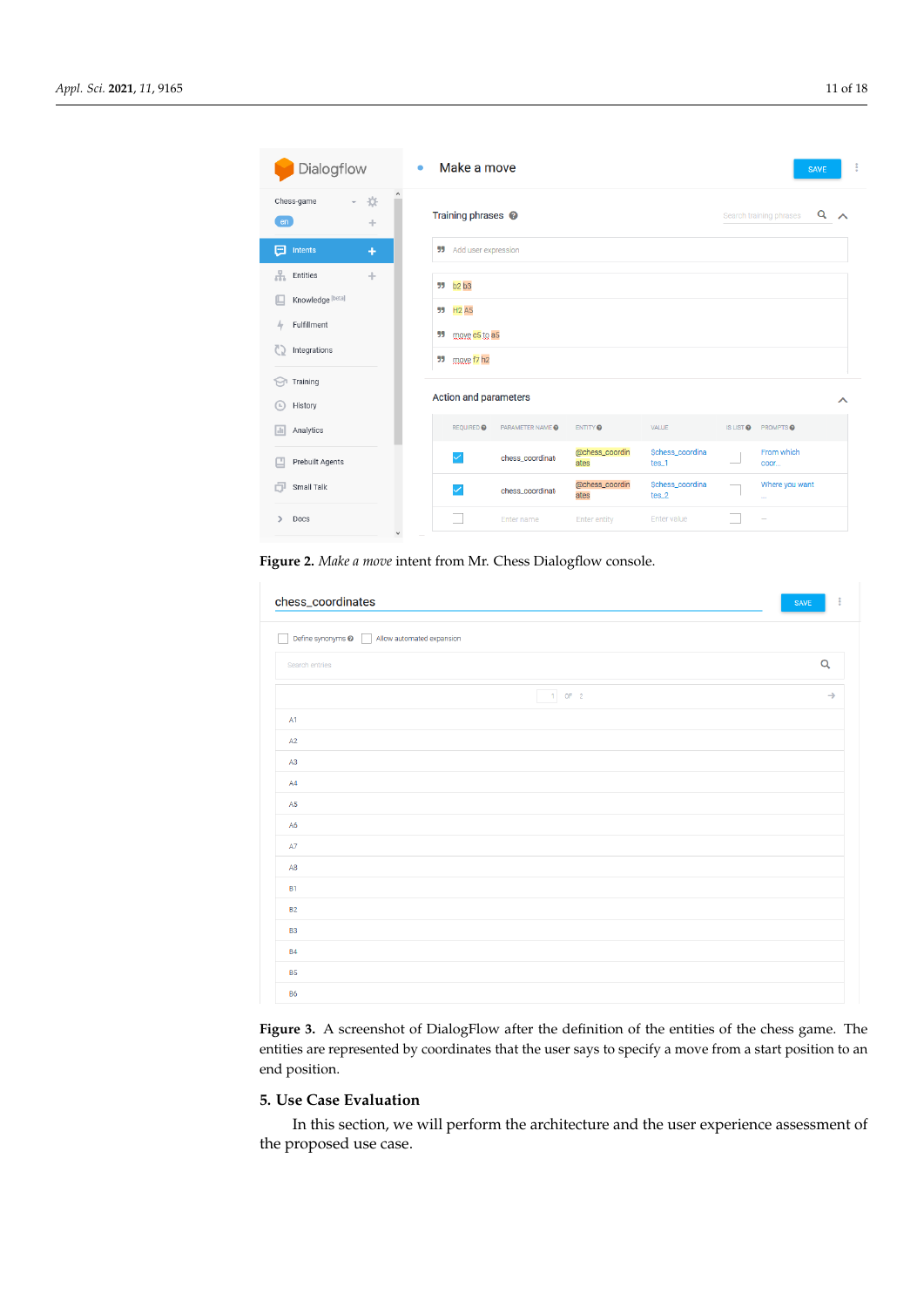# *5.1. Use Case Architecture Evaluation*

We initially developed our use case on a MacOS with 8GB RAM and 2,2 GHz Dual-Core Intel Core i7 using Choregraphe 2.1.4 and connected to a hot-spot. Within the same hot-spot, the NAO robot was also connected. Two Amazon EC2 instances were employed to host the SSSCs components. Python was the adopted programming language (for HRICs). Javascript, Python, and Java were adopted for the presented SSSCs. Google Assistant SDK was the voice assistant we employed.

*The software architecture of a program or computing system is the structure or structures of the system, which comprise software components, the externally visible properties of those components, and the relationships among them* [\[50\]](#page-16-16).

Three different methods for software architecture evaluations have been developed at the Software Engineering Institute: ATAM (Architecture Tradeoff Analysis Method) [\[51\]](#page-17-0), SAAM (Software Architecture Analysis Method) [\[52\]](#page-17-1), and ARID (Active Reviews for Intermediate Designs) [\[53\]](#page-17-2). All the others derive from them [\[54\]](#page-17-3).

Because our use case is at an early development stage we chose SAAM for its evaluation. SAAM appeared in 1994 intending to analyze system qualities early in the life cycle of the software architecture. This allows the developers different architectural options. Some pros that SAAM provides are: (i) potential problems can be identified in the early phase of the development; (ii) the documentation can be improved; (iii) the understanding related to software architecture problems can be enhanced; (iv) it relates different involved stakeholders (architect, maintainer, developer, end-user); (v) through the identification of scenarios it provides feedback for its improvement.

SAAM focuses on modifiability in its various forms (such as portability, subsetability, and variability) and functionality.

- Modifiability allows changes to be made to a system quickly and cost-effectively.
- Portability is the ability of the system to run under different computing environments.
- Subsetability is the ability to support the production of a subset of the system or incremental development.
- Variability represents how well the architecture can be expanded or modified to produce new architectures that differ in specific ways.
- Functionality is the ability of the system to do the work for which it was intended.

The steps of SAAM that we performed within our analysis are the following:

- Identify stakeholders;
- Develop, prioritize and classify scenarios;
- Perform scenario evaluation;
- Reveal scenario interactions:
- Generate overall evaluation.

# 5.1.1. Identify Stakeholders

Four different types of stakeholders revolve around the proposed use case: end-users, developers, testers, and maintainers. End-users play with the robotic platform we provided. Developers are more interested in the clarity, completeness of the use case architecture and clear interaction mechanisms and will develop on top of it. Testers check error-handling consistency, cohesion, and conceptual integrity. Maintainers keep the platform healthy and locate places of change. Two end-users, two developers, one tester, and one maintainer were selected among master students (end users), senior software engineers working within the university for a spin-off (developers, testers, and maintainers).

# 5.1.2. Identifying and Classifying Scenarios

Scenarios representing future directions that the system must support were identified. They can be either direct or indirect. Whereas direct scenarios can be executed by the system without any modification, indirect scenarios require edits. In the following, we list each of them.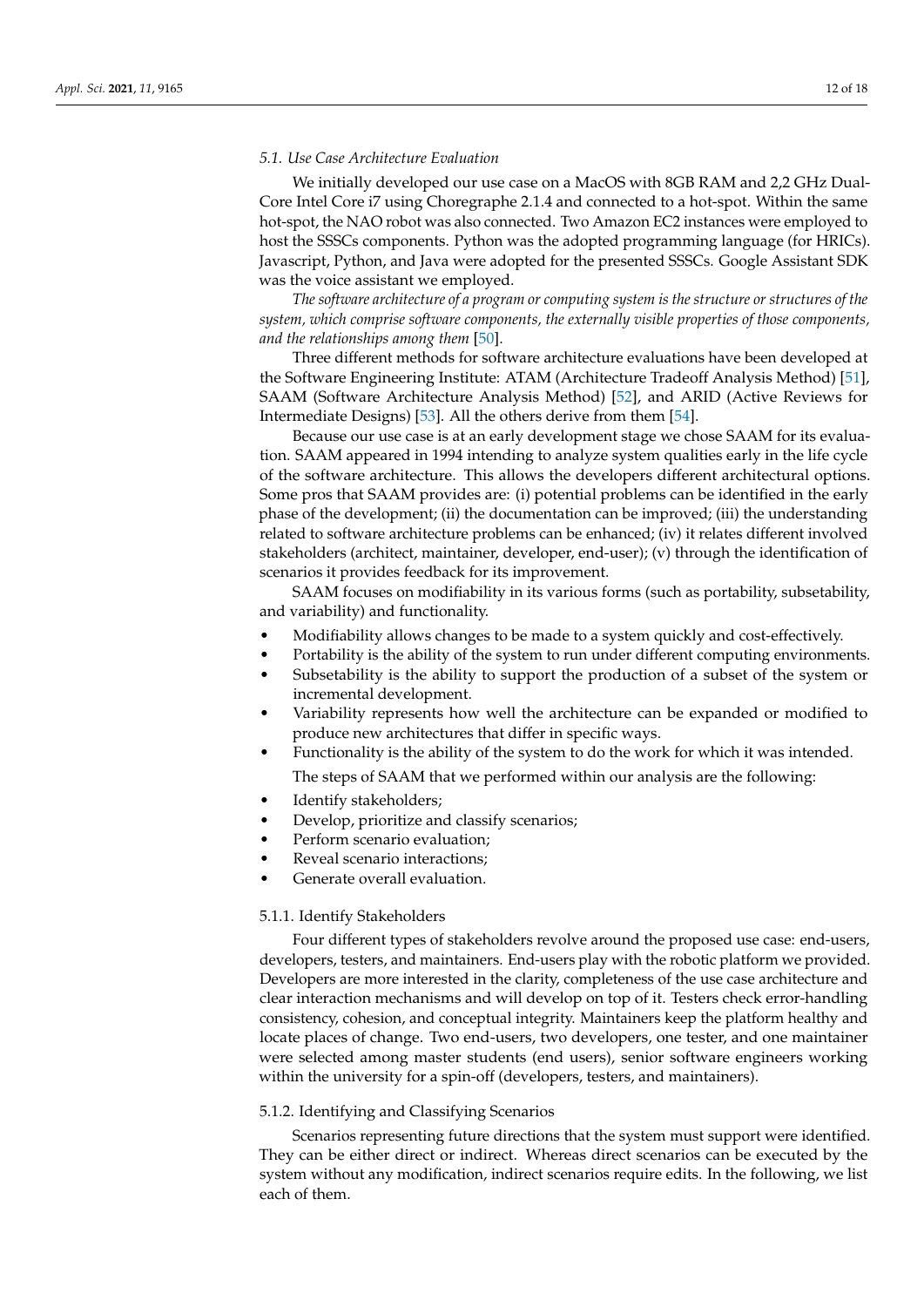- 1. A maintainer with the task of installing the entire use case using a different OS (Windows) than the one (MacOS) used for initial development (DIRECT);
- 2. A user interacting with the robot using each of the presented modules (DIRECT);
- 3. A tester that performs all the needed debugging of the use case installed software modules (DIRECT);
- 4. A developer willing to integrate into the current use case a new module consisting of an HRIC and a SSSC (INDIRECT);
- 5. A developer willing to integrate into the current use case a new AC (INDIRECT).

# 5.1.3. Scenarios Evaluation and Interactions

The maintainer was involved in Scenario 1. She used a PC with Windows, an OS different than that used for development. She went through the documentation and was able to install all the required software. After making sure the installation was successful and everything worked properly, she handed over everything to one end-user for deeper testing (as indicated in Scenario 2).

Two end-users were employed for scenario 2. They tested each of the presented modules following the related user documentation. They interacted with the robot using the employed Google Assistant technologies. They both separately spent 2 h each playing with the system. One used the use case with the current settings (i.e., MacOS as OS). The other one used the use case configured by the maintainer as indicated in Scenario 1. They raised a few concerns: on the one hand, each module was correctly triggered by the user. On the other hand, some of the modules returned an unexpected output showing some accuracy problems with the internal function of the module but not with the use case itself. In particular, most of the problems were with the Conversational Agent module that often returned statements too far from the user input statement and the speech-to-text performed by the virtual assistant tool. Besides the accuracy problems of the module (which can be improved with updates on just the module), the two users were satisfied with the overall interaction and usage of the system.

A tester was employed for Scenario 3. He set the debug mode through a field in the configuration file to generate the output of each module. He activated each of the presented modules and looked at their output (in form of logs). The tester did not find any software issue, bugs, or weakness in the system and the communication of the involved components.

Scenarios 4 and 5 were carried out by the two developers. One developed the HRIC and SSSC of an Odd or Even game, whereas the other developed the same game as an AC. They went through the developer guide and the source code identifying the needed components to interact with, their connections, and which interfaces to add. Hence they developed their games. They both had to edit the VAC and the HRI Interface that allowed them to activate the first game by saying the word *Odd or Even* and the other version with the word *Odd or Even AC Game*. When one version of this game was activated, the following interactions of the user affected the modules related to the underlying game version only. As soon as the game was over, the control went back to the main voice assistant interface. The two developers were able to perform those changes and easily install the two modules. Their feedback was related to some improvement (more clear statements related to some technical aspects) in the documentation that would improve the comprehension. The steps followed by the two developers to implement two new modules were added to the developer guide as Hello World examples.

#### 5.1.4. Overall evaluation

Both the two last scenarios affected the VAC and the HRI Interface. On the one hand, in the developed use case the VAC corresponds to the Google Assistant SDK that effectively handles multiple requests. On the other hand, both modules had to access and edit the HRI Interface to include the hooks for the two games. This turned out to be one weakness of the use case given the low modularity of this component. From the developer's point of view, it would have been better to use a mechanism of registration where each developed module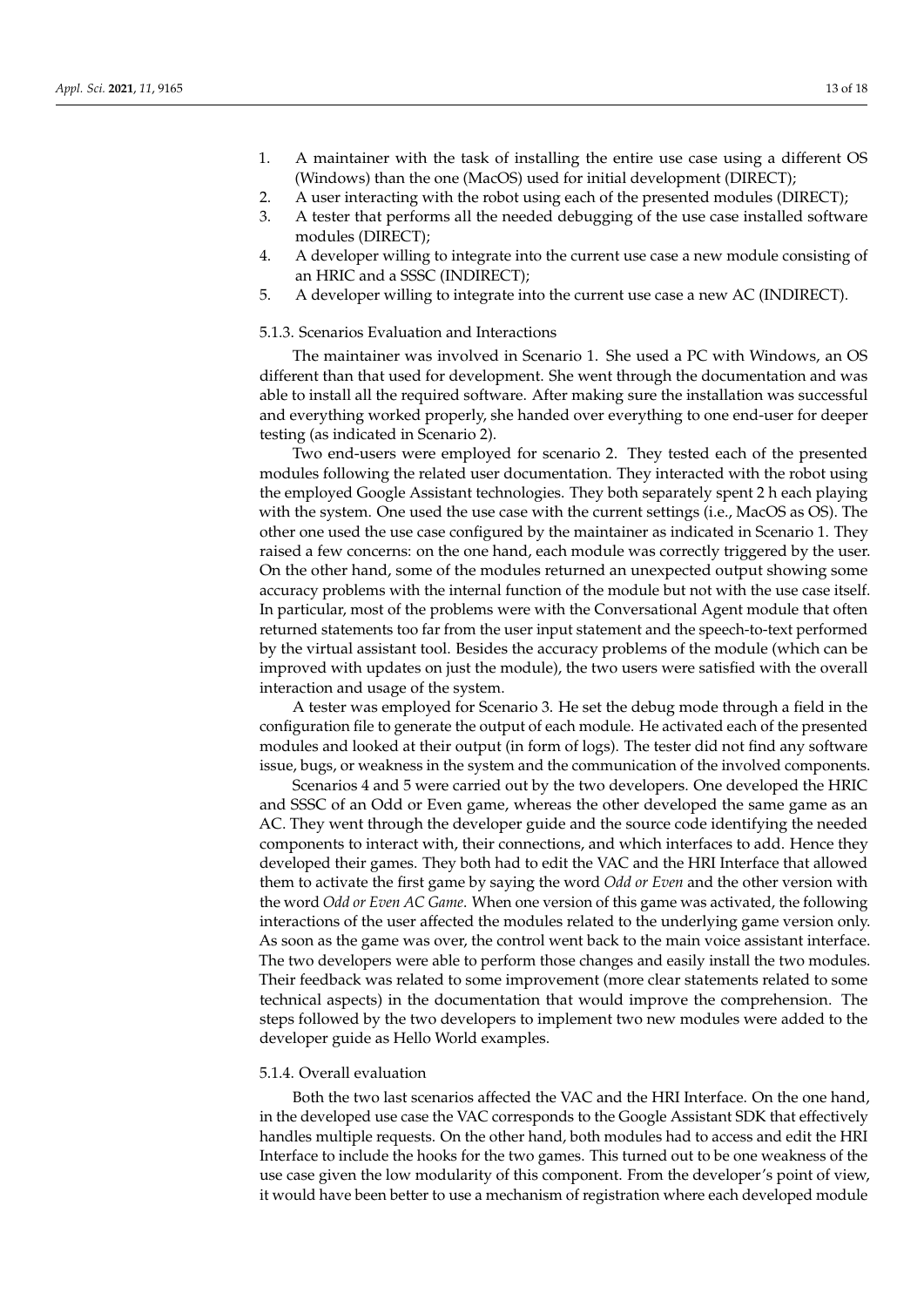can be exploited independently. This was invaluable feedback and, as such, we are already working to provide such a mechanism in the next version of our use case. Furthermore, the interaction among different stakeholders was definitely a benefit for the resulting version of the documentation and architecture as it helped us to see different sides of the same concept at a different level. Low coupling and high cohesion were two features observed by the developers involved in the last two scenarios.

### *5.2. User Experience*

The functionalities of the robot were demoed for 30 min to 10 participants chosen among students and researchers on different topics of the University of Cagliari (6 males and 4 females). The average of their age was 31.2 with a standard deviation of 3.37. We asked them to perform the following tasks with the robot and for the following amount of time: sentiment analysis (3 min), conversation with the robot (5 min), ask the robot to perform some actions (4 min), ask the robot to identify some objects (3 min), play Bingo (5 min) and chess (5 min). Each user filled a survey: the first part included seven open questions (the first five also included five levels of reply, *very bad, bad, normal, good, very good*), whereas the second part was a standard System Usability Scale (SUS) [\(https:](https://www.usability.gov/how-to-and-tools/methods/system-usability-scale.html) [//www.usability.gov/how-to-and-tools/methods/system-usability-scale.html](https://www.usability.gov/how-to-and-tools/methods/system-usability-scale.html) (accessed on 30 June 2021)) questionnaire aimed to evaluate the application's usability. In the following, we summarize their answers to the open questions.

**Q1. How do you find the interaction with the robot?** Six users gave a *good* score and four *very good*.

**Q2. How effectively did the robot classify positive and negative sentences?** Five users gave a score of (*very good*), whereas five more gave *normal*, as they found some errors in the ability to recognize the correct sentiment.

**Q3. How effectively did the robot perform the action commands you gave?** Seven users gave (*good*) mentioning that the robot was able to perform the action from a list. Three users gave *normal* complaining about the robot that was it not always able to recognize their commands. It was easy to fix this problem because users employed peculiar words not covered within the dictionary. The solution was to update the dictionary with the new words.

**Q4. How effectively did the robot identify objects?** Eight users gave *good* as the robot correctly identified the object they showed. Two users gave *normal* because they used the application at an incorrect distance from the robot. We fixed this by letting the robot say, when the object detection module was triggered, to maintain a certain distance from it.

**Q5. How effective was the robot in playing Bingo or chess?** All users gave *good* as the robot played both the games smoothly and the users had fun playing with it.

**Q6. What are the main weaknesses of the resulting interaction?** The only complaint was pointed out by two users mentioning that tiredness of the user might appear when used extensively.

**Q7. Can you think of any additional features to be included in the robot interaction?** The suggested features were: (1) to have the robot say instructions better when it was turned on and each time a certain module was triggered; (2) the ability to save all the data pertaining to the interaction with the user.

The SUS questionnaire confirmed the good opinion of the users, scoring 83.2/100, equivalent to an A grade, and placed our use case in the 93% percentile rank (percentiles of SUS <https://measuringu.com/interpret-sus-score/> (accessed on 30 June 2021)). All users felt very confident in playing with the proposed use case (with an average score of 4.1  $\pm$  0.4) and thought that it was easy to use (4.3  $\pm$  0.3). In addition, they were happy to use it frequently (4.2  $\pm$  0.2) and did not think that it was complex (1.2  $\pm$  0.3) or that they would need the help of a technical person to use it in the future  $(1.5 \pm 0.7)$ .

Considering the first part of the survey, questions Q2, Q3, Q4, Q5 are not specific for the adopted robotic platform and the related responses are general for any robotic platform using the proposed abstraction layer. The underlying applications rely on voice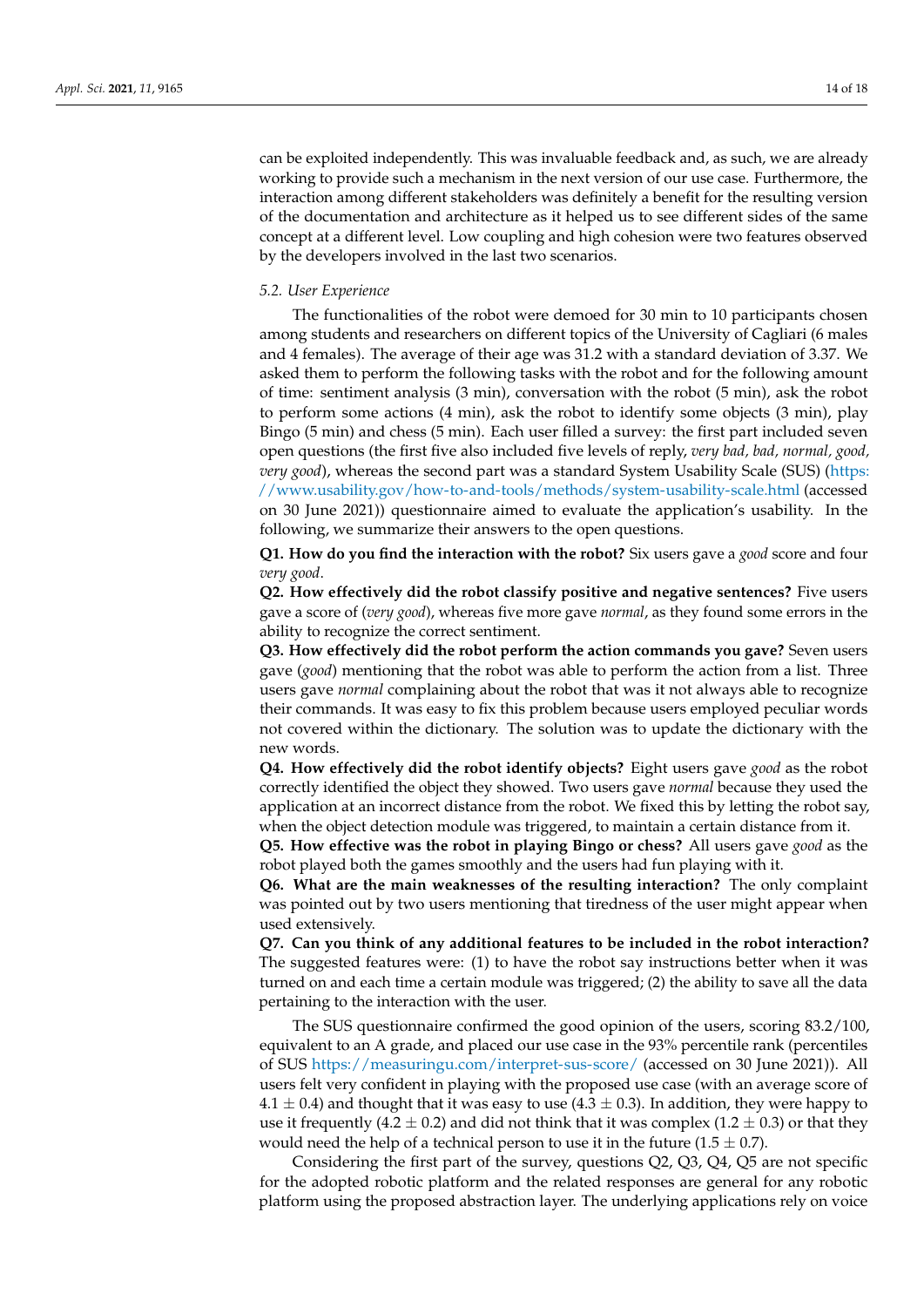assistant technologies only and, therefore, are not affected by the employed robotic platform. A robotic wheelchair using voice assistant technology would obtain the same values for Q2, Q3, Q4, Q5. Q1 (and partially Q6 and Q7, corresponding, respectively, to the potential weaknesses of the resulting system and the capabilities that can be added for a better interaction) are two questions which are affected by the used robotic platform and may vary if a robotic wheelchair is used.

### <span id="page-14-0"></span>**6. Conclusions and Future Works**

In this paper, we introduced an abstraction layer for HRI that includes voice assistant technologies and that can be plugged into any robotic platform. Among its advantages, it allows reduction in the workload on the robot by using external tools and cloud platforms for running resource-intensive tasks. It also allows the development of applications of different kinds that can augment the interaction between the robot and the user. Moreover, the employment of voice assistant technologies is leveraged for the management of some applications built on top and for the conversation between the robotic platform and the user in the open domain. The scheme provided by the abstraction layer can be instantiated by choosing the robotic platform and technology for each component. One example of such instances is represented by the use case we proposed which uses the NAO robotic platform, the Choregraphe suite, and Google Assistant as voice assistant technology. Moreover, we employed the Google Assistant SDK and the associated developing tools. One example application leveraging Google Assistant and its SDK was developed and included in our proposed use case. Similarly, in our proposed use case, we employed Google's voice services. Furthermore, we evaluated the proposed use case testing possible scenarios with several stakeholders who identified potential weaknesses that we are taking into account for the next release of our architecture. For simplicity, we also evaluated the user experience of the proposed use case through questionnaires we gave to 10 different users. The entire source code for the use case we developed can be freely downloaded [\(https://github.com/conema/ZAGA](https://github.com/conema/ZAGA) (accessed on 30 June 2021)). The presented abstraction layer is general; therefore, if the intention is to use services with more privacy-aware policies, different use cases based on our proposed abstraction layer can be instantiated by adopting solutions such as Snips.ai. A video related to the proposed use case that summarizes the different applications we built on top of NAO is freely available here [\(https://www.youtube.com/watch?v=tCEIrj6dg\\_w&feature=youtu.be](https://www.youtube.com/watch?v=tCEIrj6dg_w&feature=youtu.be) (accessed on 30 June 2021)). The reader should note that the proposed use case can be applied to any robotic platform including robotic wheelchairs. For the Object Detection Application, the robotic wheelchair must be provided with a camera, whereas for the Mr. Chess Application it should have a screen. Finally, the Robot Action Command should be reset according to the physical movements and positions the robot can assume.

There are several directions that we would like to head in parallel. One of them, the most challenging, and at architecture-level, is related to the development of a smart engine so that each application built on top can be triggered automatically depending on certain events to enrich the HRI between the user with the voice assistant technology by employing certain behavior (e.g., sentiment analysis, object detection) and have the robotic platform performing related actions depending on its sensors, body parts, etc. The idea is to turn any robotic platform closer towards the behavior of a human. One more direction at the use case level is related to the development of a further use case employing ROS [\(https://www.ros.org/](https://www.ros.org/) (accessed on 30 June 2021)), already widespread among a certain number of robotic platforms.

**Author Contributions:** Conceptualization, D.R.R.; methodology, E.C. and R.A.; software, E.C.; validation, R.A. and E.C.; writing, D.R.R.; supervision, D.R.R.; funding acquisition, D.R.R. and R.A. All authors have read and agreed to the published version of the manuscript.

**Funding:** This research was partially funded by the H2020 project STAR—Novel AI technology for dynamic and unpredictable manufacturing environments (grant number 956573).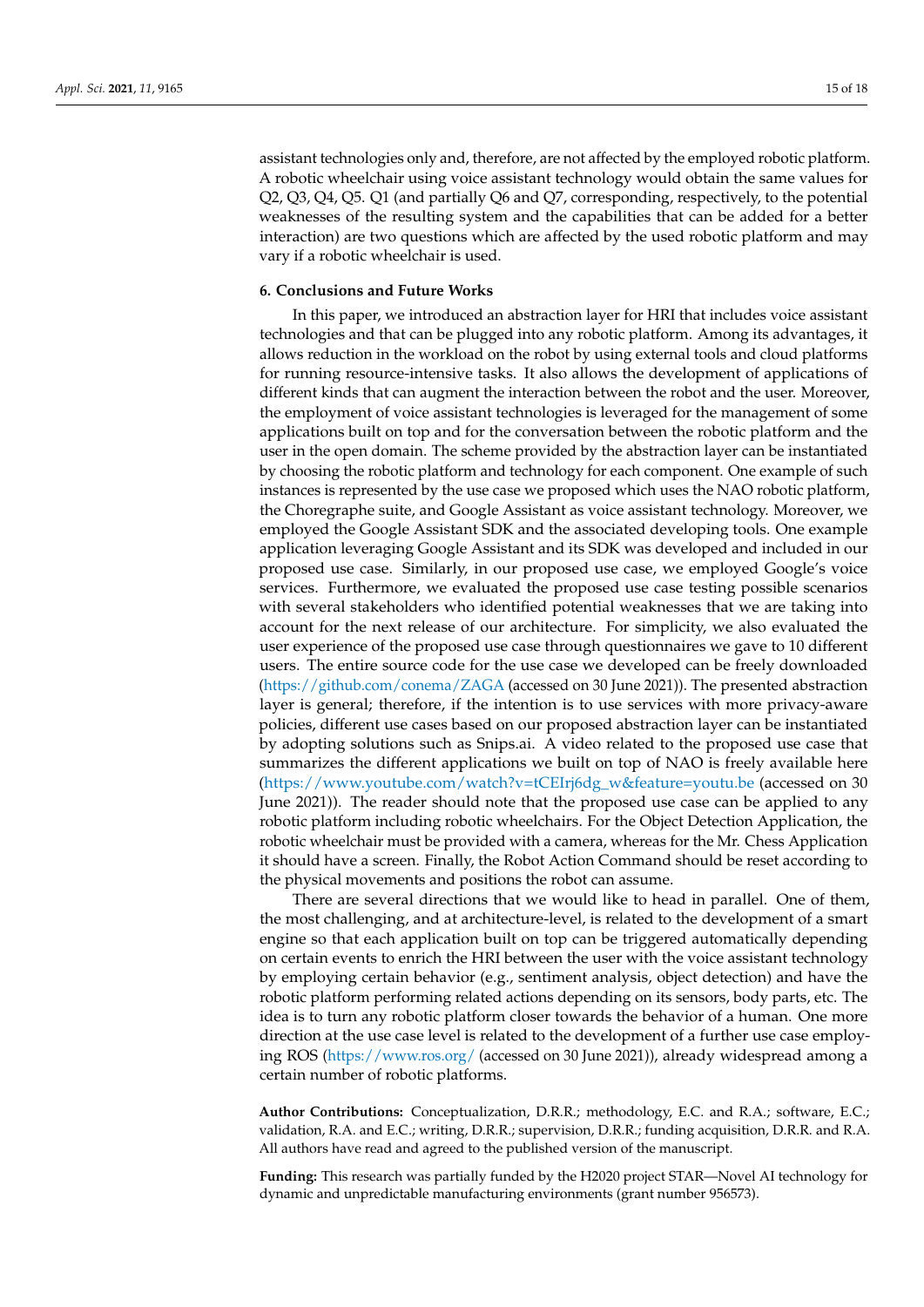**Institutional Review Board Statement:** Not applicable.

**Informed Consent Statement:** Not applicable.

**Data Availability Statement:** Not applicable.

**Acknowledgments:** This research was partially funded by the H2020 project STAR—Novel AI technology for dynamic and unpredictable manufacturing environments (grant number 956573).

**Conflicts of Interest:** The authors declare no conflict of interest.

### **References**

- <span id="page-15-0"></span>1. Feil-Seifer, D.; Mataric, M. Robot-assisted therapy for children with autism spectrum disorders. In Proceedings of the 7th International Conference on Interaction Design and Children, London, UK, 17–24 June 2008; pp. 49–52. [\[CrossRef\]](http://doi.org/10.1145/1463689.1463716)
- <span id="page-15-1"></span>2. D'Onofrio, G.; Sancarlo, D.; Raciti, M.; Recupero, D.R.; Mangiacotti, A.; Russo, A.; Ricciardi, F.; Vitanza, A.; Cantucci, F.; Presutti, V.; et al. MARIO Project: Experimentation in the Hospital Setting. In Proceedings of the Ambient Assisted Living—Italian Forum 2017, Eighth Italian on Ambient Assisted Living Forum, ForItAAL 2017, Genoa, Italy, 14–15 June 2017; pp. 289–303. [\[CrossRef\]](http://doi.org/10.1007/978-3-030-04672-9_20)
- <span id="page-15-2"></span>3. Organisation for Economic Co-operation and Development. *Health at a Glance: Europe 2018*; OECD Ilibrary: Paris, France, 2018; p. 212. [\[CrossRef\]](http://doi.org/10.1787/health_glance_eur-2018-en)
- <span id="page-15-3"></span>4. Commision, E. Investing in Health. 2013. Available online: https://ec.europa.eu/health/sites/default/files/policies/docs/swd investing in health.pdf (accessed on 30 June 2021).
- <span id="page-15-4"></span>5. Singh, A.; Misra, N. Loneliness, depression and sociability in old age. *Ind. Psychiatry J.* **2009**, *18*, 51–55. [\[CrossRef\]](http://doi.org/10.4103/0972-6748.57861) [\[PubMed\]](http://www.ncbi.nlm.nih.gov/pubmed/21234164)
- <span id="page-15-5"></span>6. More Hospitals Investing in Robots to Cut Costs in the Long Run. 2015. Available online: [https://www.healthcarefinancenews.](https://www.healthcarefinancenews.com/news/more-hospitals-investing-robots-cut-costs-long-run) [com/news/more-hospitals-investing-robots-cut-costs-long-run](https://www.healthcarefinancenews.com/news/more-hospitals-investing-robots-cut-costs-long-run) (accessed on 30 June 2021).
- <span id="page-15-6"></span>7. Belpaeme, T.; Kennedy, J.; Ramachandran, A.; Scassellati, B.; Tanaka, F. Social robots for education: A review. *Sci. Robot.* **2018**, *3*. [\[CrossRef\]](http://doi.org/10.1126/scirobotics.aat5954) [\[PubMed\]](http://www.ncbi.nlm.nih.gov/pubmed/33141719)
- <span id="page-15-7"></span>8. Panayiotou, M.; Eteokleous, N. *Robotics as Means to Increase Students' Stem Attitudes*; Chapter Projects and Trends; InScience Press: Lisboa, Portugal, 2017; pp. 216–220.
- <span id="page-15-8"></span>9. Elias. Available online: <http://www.eliasrobot.com/> (accessed on 30 June 2021).
- <span id="page-15-9"></span>10. mBot, Global-Known Robot that Helps Kids Get Smarter as They Play. Available online: [https://www.makeblock.com/steam](https://www.makeblock.com/steam-kits/mbot/)[kits/mbot/](https://www.makeblock.com/steam-kits/mbot/) (accessed on 30 June 2021).
- <span id="page-15-10"></span>11. Recupero, D.R.; Alam, M.; Buscaldi, D.; Grezka, A.; Tavazoee, F. Frame-Based Detection of Figurative Language in Tweets [Application Notes]. *IEEE Comput. Intell. Mag.* **2019**, *14*, 77–88. [\[CrossRef\]](http://doi.org/10.1109/MCI.2019.2937614)
- <span id="page-15-11"></span>12. Discover What Google Assistant Is. Available online: <https://assistant.google.com/> (accessed on 30 June 2021).
- <span id="page-15-12"></span>13. Siri Does More Than Ever. Even before You Ask. Available online: <https://www.apple.com/siri/> (accessed on 30 June 2021).
- <span id="page-15-13"></span>14. Microsoft Cortana. Available online: <https://www.microsoft.com/en-in/windows/cortana> (accessed on 30 June 2021).
- <span id="page-15-14"></span>15. Amazon Alexa. Available online: <https://developer.amazon.com/alexa> (accessed on 30 June 2021).
- <span id="page-15-15"></span>16. Build Natural Language Experiences with Wit. Available online: <https://wit.ai> (accessed on 30 June 2021).
- <span id="page-15-16"></span>17. Snips. Available online: <https://snips.ai/> (accessed on 30 June 2021).
- <span id="page-15-17"></span>18. Erol, B.A.; Wallace, C.; Benavidez, P.; Jamshidi, M. Voice Activation and Control to Improve Human Robot Interactions with IoT Perspectives. In Proceedings of the 2018 World Automation Congress (WAC), Stevenson, WA, USA, 3–6 June 2018; pp. 1–5. [\[CrossRef\]](http://doi.org/10.23919/WAC.2018.8430412)
- <span id="page-15-18"></span>19. Faria, B.M.; Reis, L.P.; Lau, N. A Survey on Intelligent Wheelchair Prototypes and Simulators. In *New Perspectives in Information Systems and Technologies*; Rocha, Á., Correia, A.M., Tan, F.B., Stroetmann, K.A., Eds.; Springer International Publishing: Cham, Switzerland, 2014; Volume 1, pp. 545–557.
- <span id="page-15-19"></span>20. Dialogflow. Available online: <https://dialogflow.com/> (accessed on 30 June 2021).
- <span id="page-15-20"></span>21. Miller, D.P.; Slack, M.G. Design and testing of a low-cost robotic wheelchair prototype. *Auton. Robot.* **1995**, *2*, 77–88. [\[CrossRef\]](http://doi.org/10.1007/BF00735440)
- <span id="page-15-21"></span>22. Marchal-Crespo, L.; Furumasu, J.; Reinkensmeyer, D.J. A robotic wheelchair trainer: Design overview and a feasibility study. *J. Neuroeng. Rehabil.* **2010**, *7*, 40. [\[CrossRef\]](http://doi.org/10.1186/1743-0003-7-40) [\[PubMed\]](http://www.ncbi.nlm.nih.gov/pubmed/20707886)
- <span id="page-15-22"></span>23. Hsu, P.E.; Hsu, Y.L.; Chang, K.W.; Geiser, C. Mobility Assistance Design of the Intelligent Robotic Wheelchair. *Int. J. Adv. Robot. Syst.* **2012**, *9*, 244. [\[CrossRef\]](http://doi.org/10.5772/54819)
- <span id="page-15-23"></span>24. Prassler, E.; Scholz, J.; Fiorini, P. A robotics wheelchair for crowded public environment. *IEEE Robot. Autom. Mag.* **2001**, *8*, 38–45. [\[CrossRef\]](http://doi.org/10.1109/100.924358)
- <span id="page-15-24"></span>25. Sgouros, N.M. Qualitative Navigation for Autonomous Wheelchair Robots in Indoor Environments. *Auton. Robot.* **2002**, *12*, 257–266. [\[CrossRef\]](http://doi.org/10.1023/A:1015265514820)
- <span id="page-15-25"></span>26. Hartman, A.; Gillberg, R.; Lin, C.T.; Nandikolla, V.K. Design and development of an autonomous robotic wheelchair for medical mobility. In Proceedings of the 2018 International Symposium on Medical Robotics (ISMR), Atlanta, GA, USA, 1–3 March 2018; pp. 1–6. [\[CrossRef\]](http://doi.org/10.1109/ISMR.2018.8333288)
- <span id="page-15-26"></span>27. Leaman, J.; La, H.M. A Comprehensive Review of Smart Wheelchairs: Past, Present, and Future. *IEEE Trans. Hum. Mach. Syst.* **2017**, *47*, 486–499. [\[CrossRef\]](http://doi.org/10.1109/THMS.2017.2706727)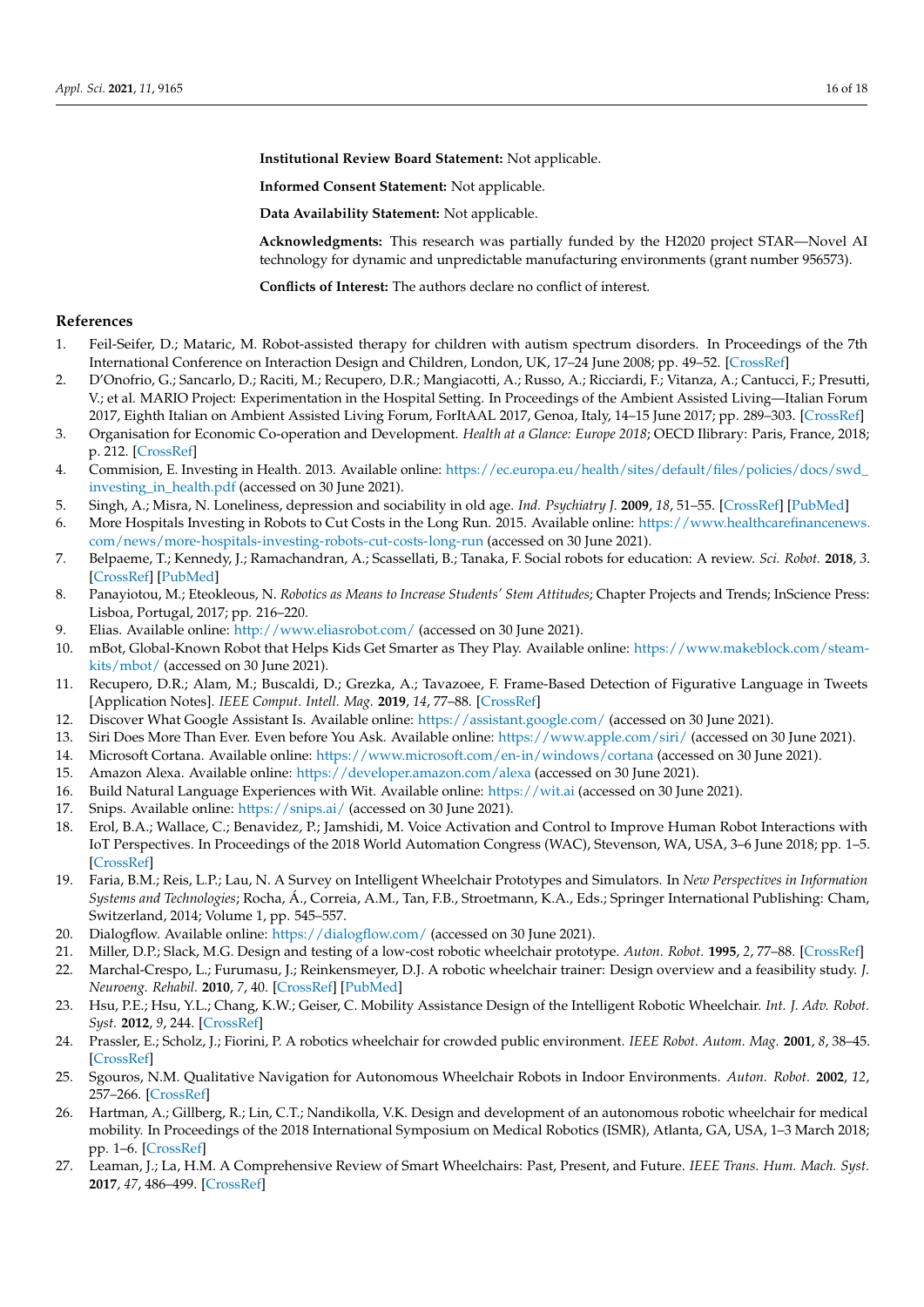- <span id="page-16-0"></span>28. Sukerkar, K.; Suratwala, D.; Saravade, A.; Patil, J.; D'britto, R. Smart Wheelchair: A Literature Review. *Int. J. Inform. Commun. Technol. (IJ-ICT)* **2018**, *7*, 63. [\[CrossRef\]](http://doi.org/10.11591/ijict.v7i2.pp63-66)
- <span id="page-16-1"></span>29. Knote, R.; Janson, A.; Eigenbrod, L.; Söllner, M. The What and How of Smart Personal Assistants: Principles and Application Domains for IS Research. In Proceedings of the Multikonferenz Wirtschaftsinformatik (MKWI), Lüneburg, Germany, 6–9 March 2018.
- <span id="page-16-2"></span>30. Fernando, N.; Tan, F.T.C.; Vasa, R.; Mouzaki, K.; Aitken, I. Examining digital assisted living: Towards a case study of smart homes for the elderly. In Proceedings of the 24th European Conference on Information Systems ECIS, Istanbul, Turkey, 12–15 June 2016.
- <span id="page-16-3"></span>31. Portet, F.; Vacher, M.; Golanski, C.; Roux, C.; Meillon, B. Design and Evaluation of a Smart Home Voice Interface for the Elderly: Acceptability and Objection Aspects. *Pers. Ubiquitous Comput.* **2013**, *17*, 127–144. [\[CrossRef\]](http://doi.org/10.1007/s00779-011-0470-5)
- <span id="page-16-4"></span>32. Teixeira, A.; Hämäläinen, A.; Avelar, J.; Almeida, N.; Németh, G.; Fegyó, T.; Zainkó, C.; Csapó, T.; Tóth, B.; Oliveira, A.; et al. Speech-centric Multimodal Interaction for Easy-to-access Online Services—A Personal Life Assistant for the Elderly. *Procedia Comput. Sci.* **2014**, *27*, 389–397. [\[CrossRef\]](http://doi.org/10.1016/j.procs.2014.02.043)
- <span id="page-16-5"></span>33. Gárate, A.; Herrasti, N.; López, A. GENIO: An Ambient Intelligence Application in Home Automation and Entertainment Environment. In Proceedings of the 2005 Joint Conference on Smart Objects and Ambient Intelligence: Innovative Context-aware Services: Usages and Technologies, Grenoble, France, 12–14 October 2005; ACM: New York, NY, USA, 2005; pp. 241–245. [\[CrossRef\]](http://doi.org/10.1145/1107548.1107609)
- <span id="page-16-6"></span>34. Gordon, M.; Breazeal, C. Designing a Virtual Assistant for in-Car Child Entertainment. In Proceedings of the 14th International Conference on Interaction Design and Children, Boston, MA, USA, 21–24 June 2015; Association for Computing Machinery: New York, NY, USA, 2015; pp. 359–362. [\[CrossRef\]](http://doi.org/10.1145/2771839.2771916)
- <span id="page-16-7"></span>35. Hauswald, J.; Laurenzano, M.A.; Zhang, Y.; Li, C.; Rovinski, A.; Khurana, A.; Dreslinski, R.G.; Mudge, T.; Petrucci, V.; Tang, L.; et al. Sirius: An Open End-to-End Voice and Vision Personal Assistant and Its Implications for Future Warehouse Scale Computers. In Proceedings of the Twentieth International Conference on Architectural Support for Programming Languages and Operating Systems, Istanbul, Turkey, 14–18 March 2015; ACM: New York, NY, USA, 2015; pp. 223–238. [\[CrossRef\]](http://doi.org/10.1145/2694344.2694347)
- <span id="page-16-8"></span>36. Sarikaya, R.; Crook, P.A.; Marin, A.; Jeong, M.; Robichaud, J.P.; Celikyilmaz, A.; Kim, Y.B.; Rochette, A.; Khan, O.Z.; Liu, X.; et al. An overview of end-to-end language understanding and dialog management for personal digital assistants. In Proceedings of the 2016 IEEE Spoken Language Technology Workshop (SLT), San Diego, CA, USA, 13–16 December 2016; pp. 391–397. [\[CrossRef\]](http://doi.org/10.1109/SLT.2016.7846294)
- <span id="page-16-9"></span>37. Usachev, D.; Khusnutdinov, A.; Mazzara, M.; Khan, A.; Panchenko, I. Open source platform Digital Personal Assistant. *arXiv* **2018**, arXiv:1801.03650.
- <span id="page-16-10"></span>38. MQTT: The Standard for IoT Messaging. Available online: <https://mqtt.org/> (accessed on 30 June 2021).
- <span id="page-16-11"></span>39. Atzeni, M.; Recupero, D.R. Deep Learning and Sentiment Analysis for Human-Robot Interaction. In Proceedings of the Semantic Web: ESWC 2018 Satellite Events—ESWC 2018 Satellite Events, Heraklion, Crete, Greece, 3–7 June 2018; Revised Selected Papers, pp. 14–18. [\[CrossRef\]](http://doi.org/10.1007/978-3-319-98192-5_3)
- 40. Dridi, A.; Reforgiato Recupero, D. Leveraging semantics for sentiment polarity detection in social media. *Int. J. Mach. Learn. Cybern.* **2017**, *10*, 2045–2055. [\[CrossRef\]](http://doi.org/10.1007/s13042-017-0727-z)
- 41. Atzeni, M.; Dridi, A.; Recupero, D.R. Using frame-based resources for sentiment analysis within the financial domain. *Prog. AI* **2018**, *7*, 273–294. [\[CrossRef\]](http://doi.org/10.1007/s13748-018-0162-8)
- 42. Atzeni, M.; Recupero, D.R. Fine-Tuning of Word Embeddings for Semantic Sentiment Analysis. In Proceedings of the Semantic Web Challenges—5th SemWebEval Challenge at ESWC 2018, Heraklion, Greece, 3–7 June 2018; Revised Selected Papers, pp. 140–150. [\[CrossRef\]](http://doi.org/10.1007/978-3-030-00072-1_12)
- 43. Atzeni, M.; Dridi, A.; Recupero, D.R. Fine-Grained Sentiment Analysis on Financial Microblogs and News Headlines. In Proceedings of the Semantic Web Challenges—4th SemWebEval Challenge at ESWC 2017, Portoroz, Slovenia, 28 May–1 June 2017; Revised Selected Papers, pp. 124–128. [\[CrossRef\]](http://doi.org/10.1007/978-3-319-69146-6_11)
- 44. Gangemi, A.; Presutti, V.; Recupero, D.R. Frame-Based Detection of Opinion Holders and Topics: A Model and a Tool. *IEEE Comp. Int. Mag.* **2014**, *9*, 20–30. [\[CrossRef\]](http://doi.org/10.1109/MCI.2013.2291688)
- 45. Recupero, D.R.; Presutti, V.; Consoli, S.; Gangemi, A.; Nuzzolese, A.G. Sentilo: Frame-Based Sentiment Analysis. *Cogn. Comput.* **2015**, *7*, 211–225. [\[CrossRef\]](http://doi.org/10.1007/s12559-014-9302-z)
- <span id="page-16-12"></span>46. Dridi, A.; Atzeni, M.; Recupero, D.R. Bearish-Bullish Sentiment Analysis on Financial Microblogs. In Proceedings of the 3rd International Workshop at ESWC on Emotions, Modality, Sentiment Analysis and the Semantic Web Co-Located with 14th ESWC 2017, Portroz, Slovenia, 28 May 2017.
- <span id="page-16-13"></span>47. Atzeni, M.; Reforgiato, Â.; Recupero, D. Multi-domain sentiment analysis with mimicked and polarized word embeddings for humanoid robot interaction. *Future Gener. Comput. Syst.* **2020**, *110*, 984–999. [\[CrossRef\]](http://doi.org/10.1016/j.future.2019.10.012)
- <span id="page-16-14"></span>48. Reforgiato Recupero, D.; Spiga, F. Knowledge acquisition from parsing natural language expressions for humanoid robot action commands. *Inf. Process. Manag.* **2020**, *57*, 102094. [\[CrossRef\]](http://doi.org/10.1016/j.ipm.2019.102094)
- <span id="page-16-15"></span>49. Reforgiato Recupero, D. Technology Enhanced Learning Using Humanoid Robots. *Future Internet* **2021**, *13*, 32. [\[CrossRef\]](http://doi.org/10.3390/fi13020032)
- <span id="page-16-16"></span>50. Bass, L.; Clements, P.; Kazman, R. Software Architecture in Practice. 2003. Available online: [https://books.google.ro/books?hl=](https://books.google.ro/books?hl=en&lr=&id=ZY6UZTjBnGQC&oi=fnd&pg=PA1&dq=Bass,+L.%3B+Clements,+P.%3B+Kazman,+R.+%5Cemph%7BSoftware+Architecture+in+Practice%7D%3B++%5Chl%7B2003.%7D&ots=gsptTsR_rh&sig=YhRFJCTVL4ldBqRggttYO-SIBck&redir_esc=y#v=onepage&q&f=false) [en&lr=&id=ZY6UZTjBnGQC&oi=fnd&pg=PA1&dq=Bass,+L.%3B+Clements,+P.%3B+Kazman,+R.+%5Cemph%7BSoftware+](https://books.google.ro/books?hl=en&lr=&id=ZY6UZTjBnGQC&oi=fnd&pg=PA1&dq=Bass,+L.%3B+Clements,+P.%3B+Kazman,+R.+%5Cemph%7BSoftware+Architecture+in+Practice%7D%3B++%5Chl%7B2003.%7D&ots=gsptTsR_rh&sig=YhRFJCTVL4ldBqRggttYO-SIBck&redir_esc=y#v=onepage&q&f=false) [Architecture+in+Practice%7D%3B++%5Chl%7B2003.%7D&ots=gsptTsR\\_rh&sig=YhRFJCTVL4ldBqRggttYO-SIBck&redir\\_](https://books.google.ro/books?hl=en&lr=&id=ZY6UZTjBnGQC&oi=fnd&pg=PA1&dq=Bass,+L.%3B+Clements,+P.%3B+Kazman,+R.+%5Cemph%7BSoftware+Architecture+in+Practice%7D%3B++%5Chl%7B2003.%7D&ots=gsptTsR_rh&sig=YhRFJCTVL4ldBqRggttYO-SIBck&redir_esc=y#v=onepage&q&f=false) [esc=y#v=onepage&q&f=false](https://books.google.ro/books?hl=en&lr=&id=ZY6UZTjBnGQC&oi=fnd&pg=PA1&dq=Bass,+L.%3B+Clements,+P.%3B+Kazman,+R.+%5Cemph%7BSoftware+Architecture+in+Practice%7D%3B++%5Chl%7B2003.%7D&ots=gsptTsR_rh&sig=YhRFJCTVL4ldBqRggttYO-SIBck&redir_esc=y#v=onepage&q&f=false) (accessed on 30 June 2021).